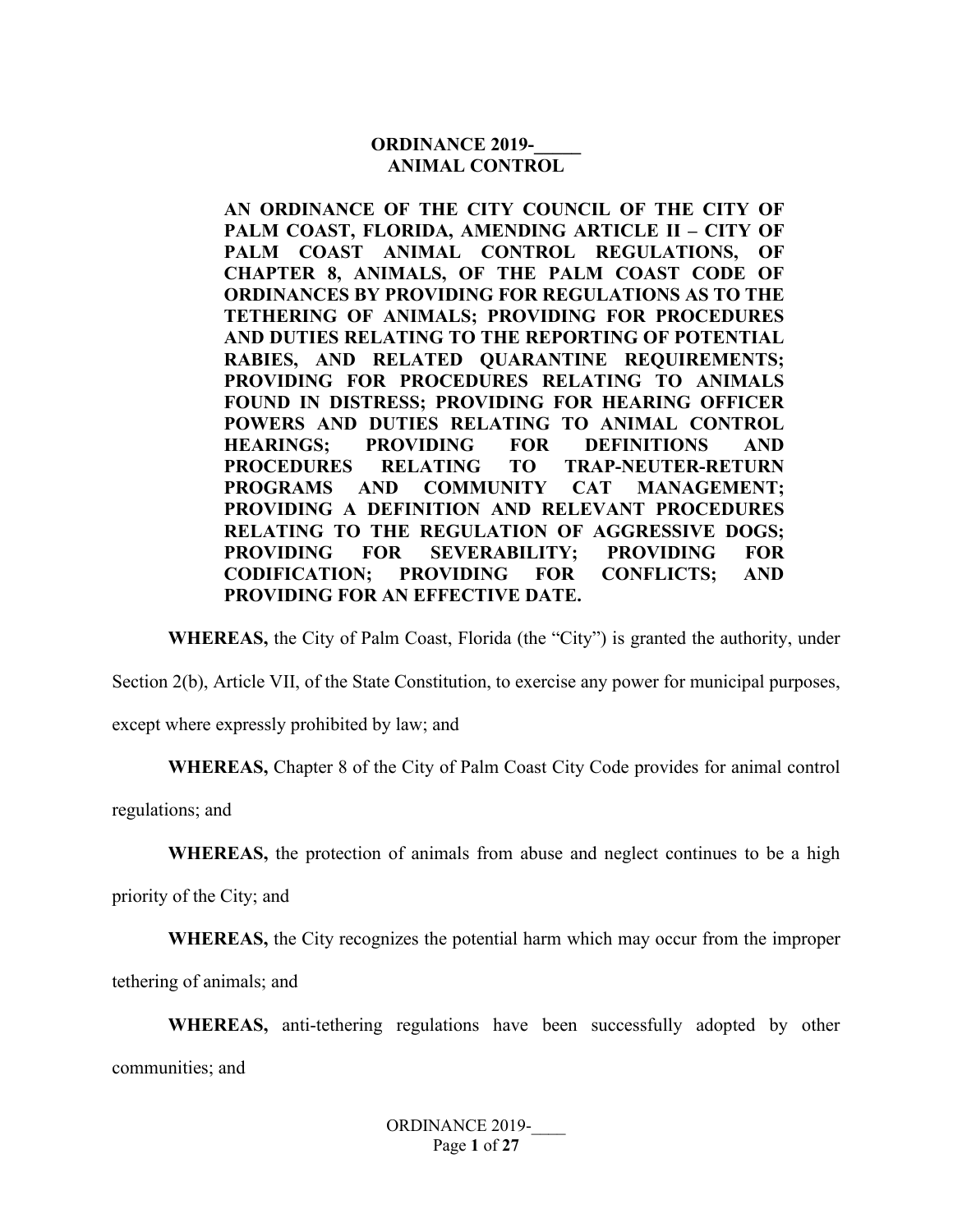**WHEREAS,** in order to further protect the citizens and animals of Palm Coast, the City desires to adopt a procedure for reporting and the quarantine of animals potentially affected by rabies, as well as the duties of animal control officers relating to this public safety concern; and

**WHEREAS,** the City desires to provide a process consistent with Florida law to protect animals found in distress; and

**WHEREAS,** the City utilizes the services of a hearing officer/special magistrate (hereinafter "hearing officer"), in accordance with Sections 8-40 and 8-57 of the City Code, to determine whether a violation of Chapter 8, Animals, Article II, Animal Control Regulations, has occurred, including Animal Control hearings relating to dangerous dogs and other matters, in accordance with Chapter 8 of the City Code; and

**WHEREAS,** the City Council finds that, at times, it is necessary for the hearing officer to issue subpoenas for the production of evidence or the attendance of witnesses to secure evidence or testimony relating to matters within the jurisdiction of the hearing officer; and

**WHEREAS,** neither the City Code, nor Chapter 767, Florida Statutes, currently establish authority for the hearing officer to subpoena evidence or witnesses; and

**WHEREAS**, the proliferation of stray and feral cats and feral cat colonies in the City results in recurring expenditures of public funds and resources to trap feral cats, adopt out those that are capable of being socialized, and to potentially euthanize those that are not socialized or that are not adopted; and

**WHEREAS,** the aforementioned, recurring expenditures of public funds and resources fail to successfully cause permanent removal of stray or feral cats from cat colonies, as the remaining cats continue to reproduce and create the need for further action and expenditures on the part of the City; and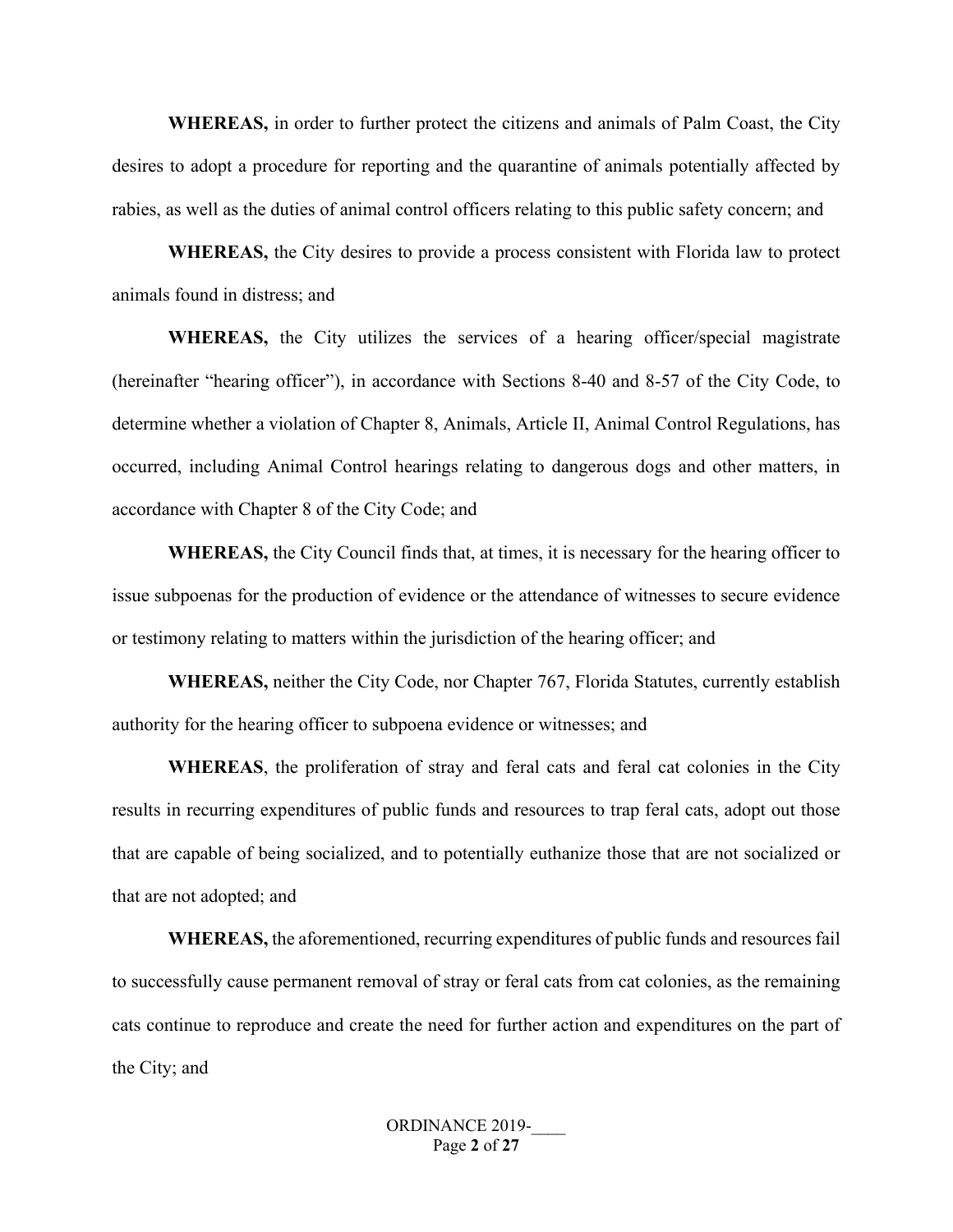**WHEREAS,** the City Council finds that the program or practice known as 'Trap-Neuter-Return" has the potential to control stray and feral cat population growth while preventing or reducing the euthanasia of the cats, and reducing the expenditure of public funds toward the removal, sheltering and disposition of such cats; and

**WHEREAS,** the City recognizes the need for innovation in addressing the issues presented by the permanent presence and uncontrolled reproduction of feral, community and other free-roaming cats. To that end it recognizes that there are Community cat caregivers, and acknowledges that Community cats and Community cat colonies, when properly managed and if not creating a nuisance, may be part of the solution to the continuing euthanasia of cats. The City acknowledges that Community cats living in colonies may be tolerated living outdoors, provided such cats are cared for in accordance with this Ordinance.

**WHEREAS**, the City Code must be amended to implement authority for a Trap-Neuter-Return program; and

**WHEREAS**, the City Code does not currently address community (feral) cat colonies; and

**WHEREAS,** addressing Community cat colonies will provide standards and requirements for Community cat caregivers in relation to the health and welfare of the Community cats; and

**WHEREAS,** the City Council finds that implementing an ordinance addressing Community cat colonies will assist in the identification of Community cat colonies and their caregivers throughout the City, which will improve communications between the City and Community cat caregivers regarding registered Community cat colonies; and

**WHEREAS,** the City Council finds that addressing the registration of Community cat colonies by ordinance will ensure that private property owners have given explicit permission for the maintenance of a Community cat colony upon their real property; and

> ORDINANCE 2019-Page **3** of **27**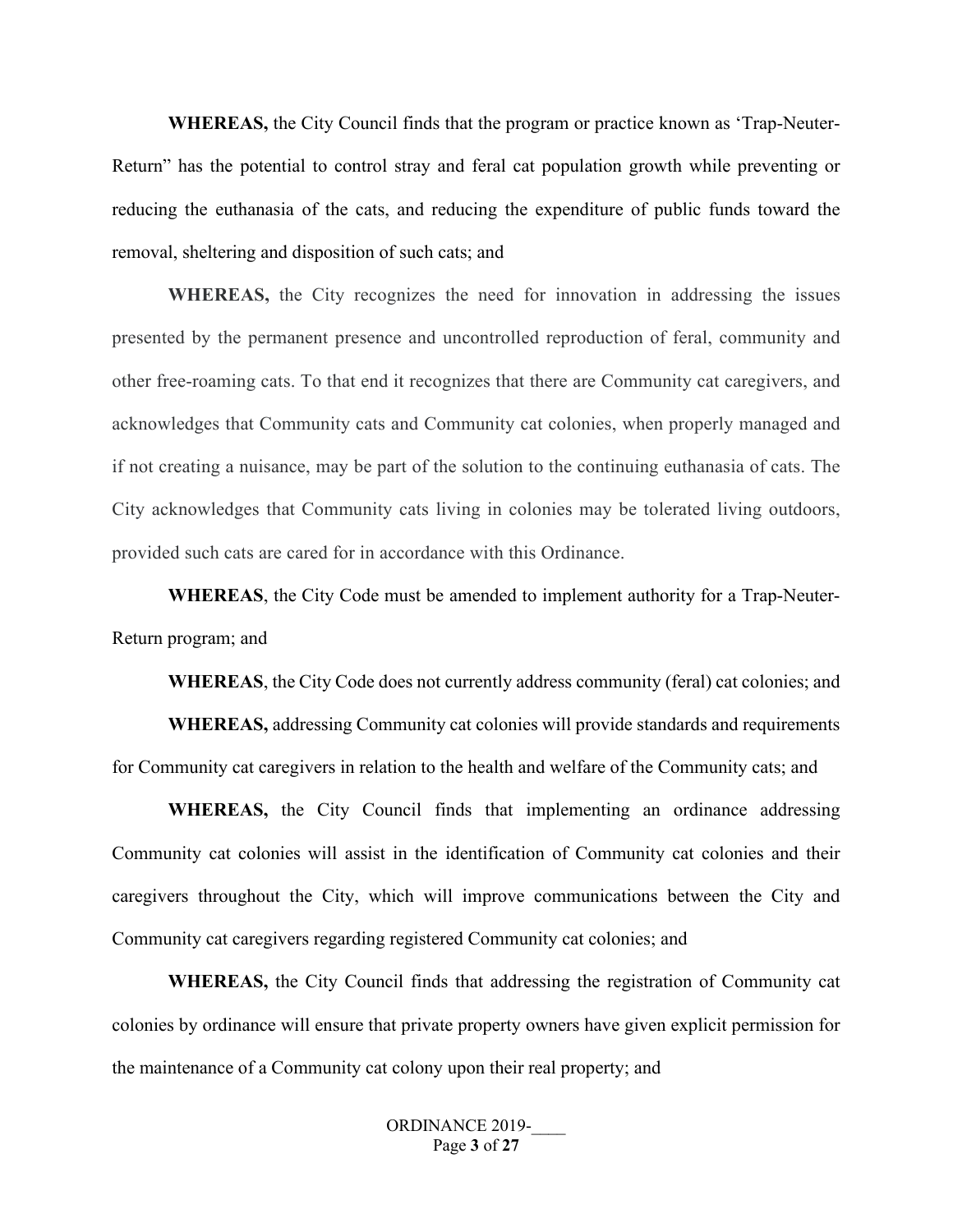**WHEREAS,** the City Council finds that by requiring the permission of private property owners, and the registration of Community cat colonies and their caregivers, communications with identified people will assist in the coexistence of Community cat colonies with neighboring residents, while also requiring accountability of those maintaining or allowing others to maintain Community cat colonies upon private property; and

**WHEREAS,** the City Council finds that some Community cats may become a nuisance to nearby residents and that in such instances there should be mechanisms in place for the removal and impoundment of Community cats which are public nuisances; and

**WHEREAS**, in order to preserve the public peace and good order, and to safeguard the health, safety, and general welfare of the City and its citizens, it is necessary and advisable to amend the City Code to promote responsible pet ownership and provide for penalties and enforcement of aggressive dogs that cause unprovoked injuries to humans or domestic animals; and

**WHEREAS,** the penalties and enforcement of provisions relating to aggressive dogs are in addition to existing requirements relating to dangerous dogs; and

**WHEREAS**, the City Council finds that penalties and enforcement of provisions relating to aggressive dogs may further safeguard the City's citizens and domestic animals from dangerous dog attacks by proactively regulating aggressive dogs that cause unprovoked injuries to humans or domestic animals, or even kill domestic animals, yet which do not thereby meet the definition of dangerous dog; and

**WHEREAS,** the City Council finds that this Ordinance is necessary to protect the health, safety, and welfare of the residents and citizens of Palm Coast; and

> ORDINANCE 2019-Page **4** of **27**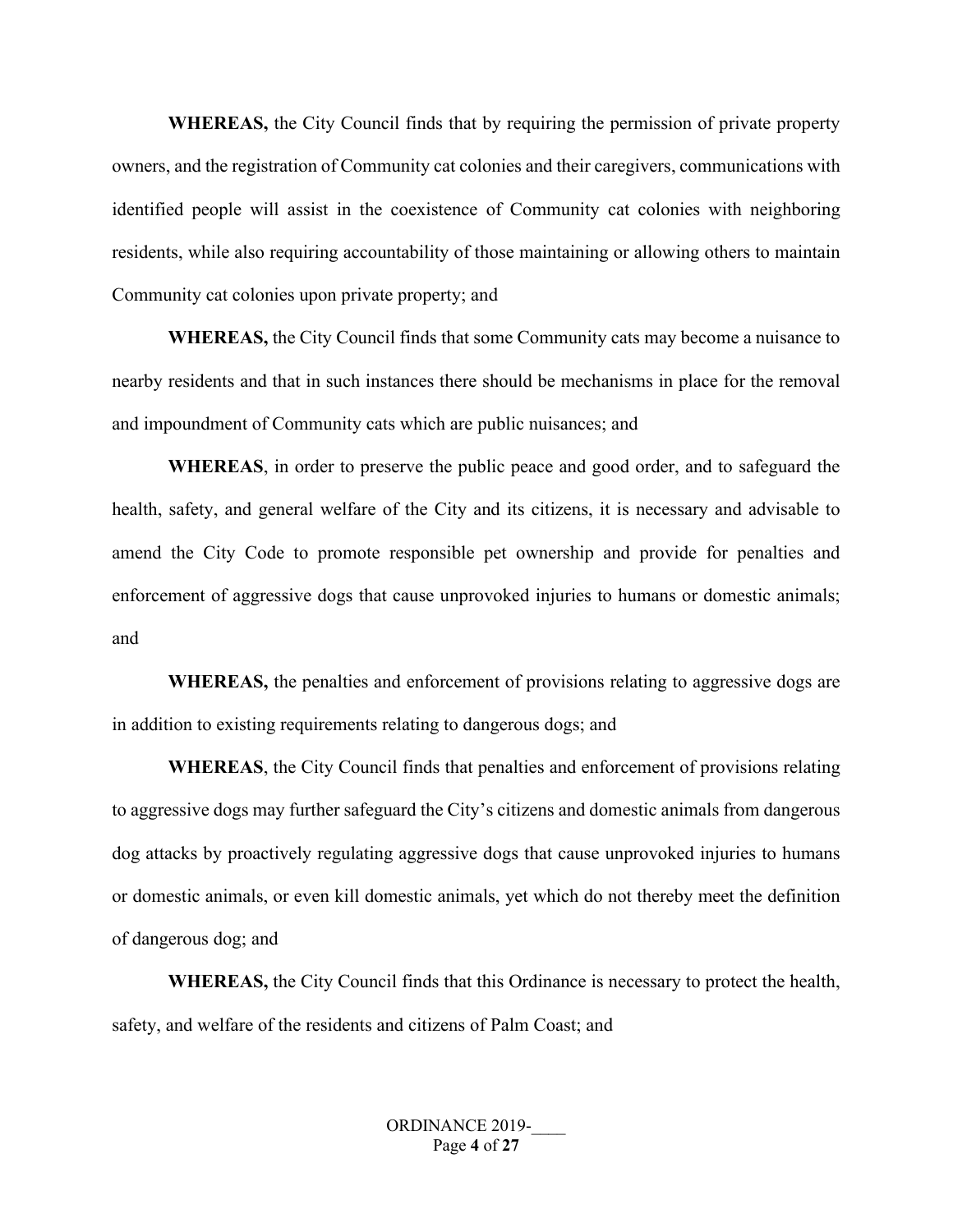**WHEREAS**, words with double underlined type shall constitute additions to the original text and strike through shall constitute deletions to the original text, and asterisks (\*\*\*) indicate that text shall remain unchanged from the language existing prior to adoption of this Ordinance.

# **NOW, THEREFORE, IT IS HEREBY ORDAINED BY THE CITY OF PALM COAST, FLORIDA, AS FOLLOWS**:

# **SECTION 1. LEGISLATIVE AND ADMINISTRATIVE FINDINGS.** The above recitals (whereas clauses) are hereby adopted as the legislative and administrative findings of the City Council.

**SECTION 2. Section 8-28 of the Code of Ordinances of the City of Palm Coast, Florida,** 

is hereby amended as follows:

\*\*\*

*Aggressive dog* means any dog that has been designated as aggressive pursuant to Section 8-39.5 of the City Code.

*Agricultural working dog* means a dog owned by a bona fide agricultural livestock business used for the purpose of herding livestock.

\*\*\*

*Community cat* means a free-roaming cat that exists in an untamed state or that has returned to an untamed state generally not socialized to human contact and is no longer considered domesticated and which may be cared for by a Community cat caregiver or one or more residents of the immediate area who is/are known or unknown; a Community cat may or may not be feral. Community cat shall also mean any free-roaming, unowned cat living in an outdoor environment that may or may not be a part of a cat colony. Community cats shall be subject to the rabies vaccination requirements of Florida law. Community cats are exempt from licensing, stray and at-large provisions of this chapter and may be exempt from other provisions directed toward owned animals.

*Community cat caregiver* means any person or organization that, in accordance with a good faith effort to humanely trap, neuter, vaccinate and return the Community cat outside in the area it was trapped, provides volunteer care to a Community cat or Community cat colony.

*Community cat colony* means a group of Community cats that congregate, more or less, together as a unit and share a common food source.

\*\*\*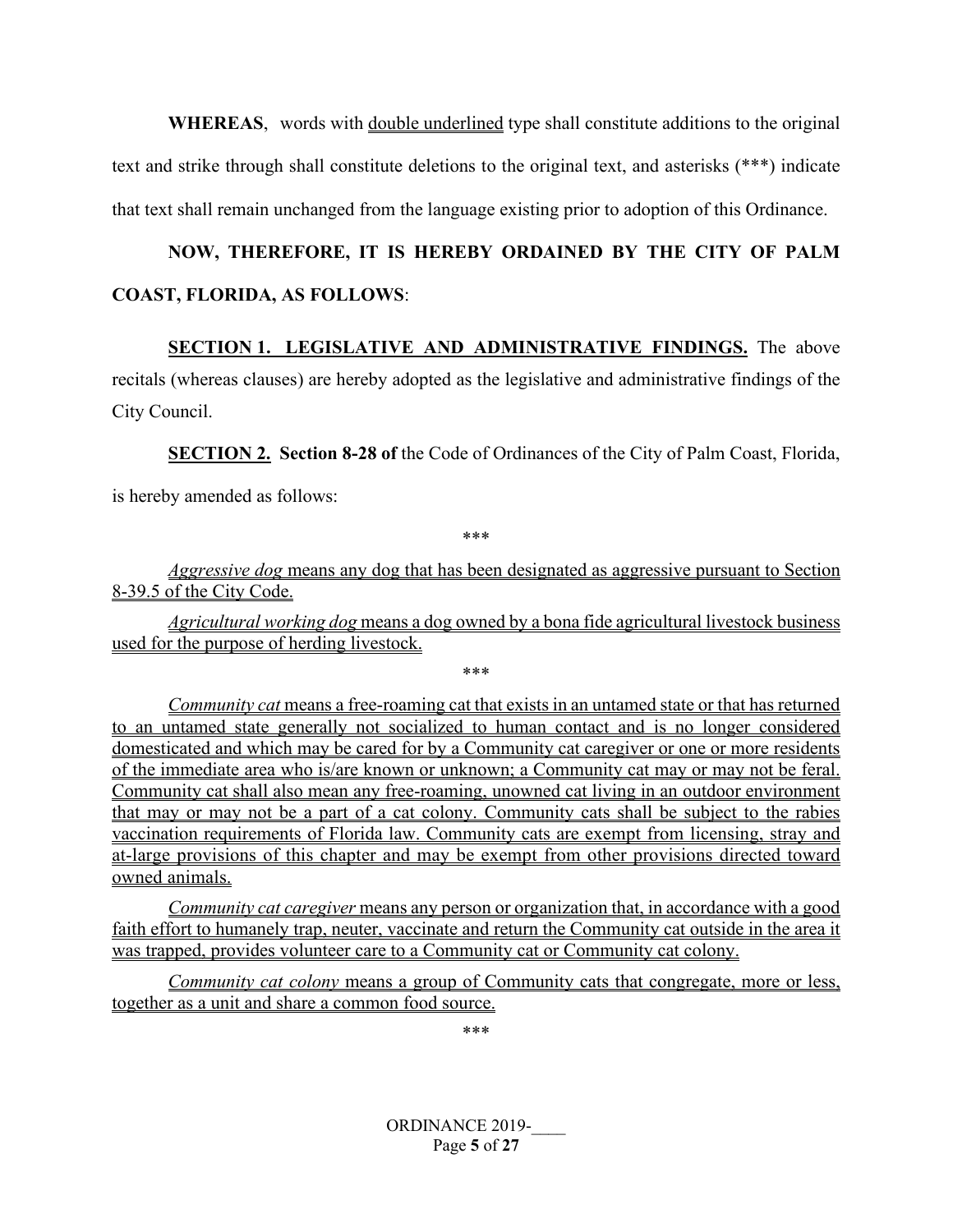*Dog park* means an enclosed area designed for dogs to socialize with other dogs, or run without a leash, under the dog owner's supervision.

\*\*\*

*Ear-tipping* shall mean the removal of the distal one-quarter of a Community cat's left ear, which is approximately  $3/8$ -inch, or 1 cm, in an adult and proportionally smaller in a kitten. This procedure is performed under sterile conditions while the cat is under anesthesia, in compliance with any applicable federal or state law, and under the supervision of a licensed veterinarian. Eartips are designed to identify a Community cat as being sterilized and lawfully vaccinated for rabies. If these requirements are met, the ear-tipped cat is exempt from licensing, stray and atlarge provisions of this chapter and may be exempt from other provisions directed toward owned animals.

*Feral* means an untamed domestic animal that is either born wild or has returned to the wild and is unsocialized, untamed, or unable to be approached or handled, or the offspring of such an animal.

\*\*\*

\*\*\*

*Injury* means any physical damage done by a dog to a human or domestic animal that does not necessarily rise to the level of a severe injury, but still results from an attack or single bite or scratch, or having been chased in a menacing fashion, and that causes bleeding, bruising or other circumstances that require professional medical treatment.

*Public nuisance animal* means any animal which meets any one or more of the following criteria:

\*\*\*

(1) An animal that is repeatedly (in excess of two times) found at large.

(2) An animal that damages, harms or destroys the property of anyone other than their owner. This includes, but is not limited to, turning over garbage containers, spraying with urine, or damaging gardens, landscaping, or other personal property.

(3) A Community cat that damages, harms or destroys property of anyone other than the owner of a registered Community cat colony location or the registered Community cat caregiver thereof. This includes, but is not limited to, turning over garbage containers, spraying with urine, or damaging gardens, landscaping, or other personal property.

 $(3)(4)$  An animal that has been determined to be a dangerous animal that is not confined as required by this Code.

 $(4)(5)$  An animal that causes unsanitary conditions of enclosures or surroundings, determined by the animal control officer.

 $(5)(6)$  An animal that is a diseased animal and dangerous to human health.

 $(6)$ (7) An animal that repeatedly or excessively (in excess of 20 minutes) barks, cries, howls, screeches, squawks, screams, whines or makes other prolonged or disturbing noises interfering with the peace, comfort, repose or quietude of the neighboring properties, providing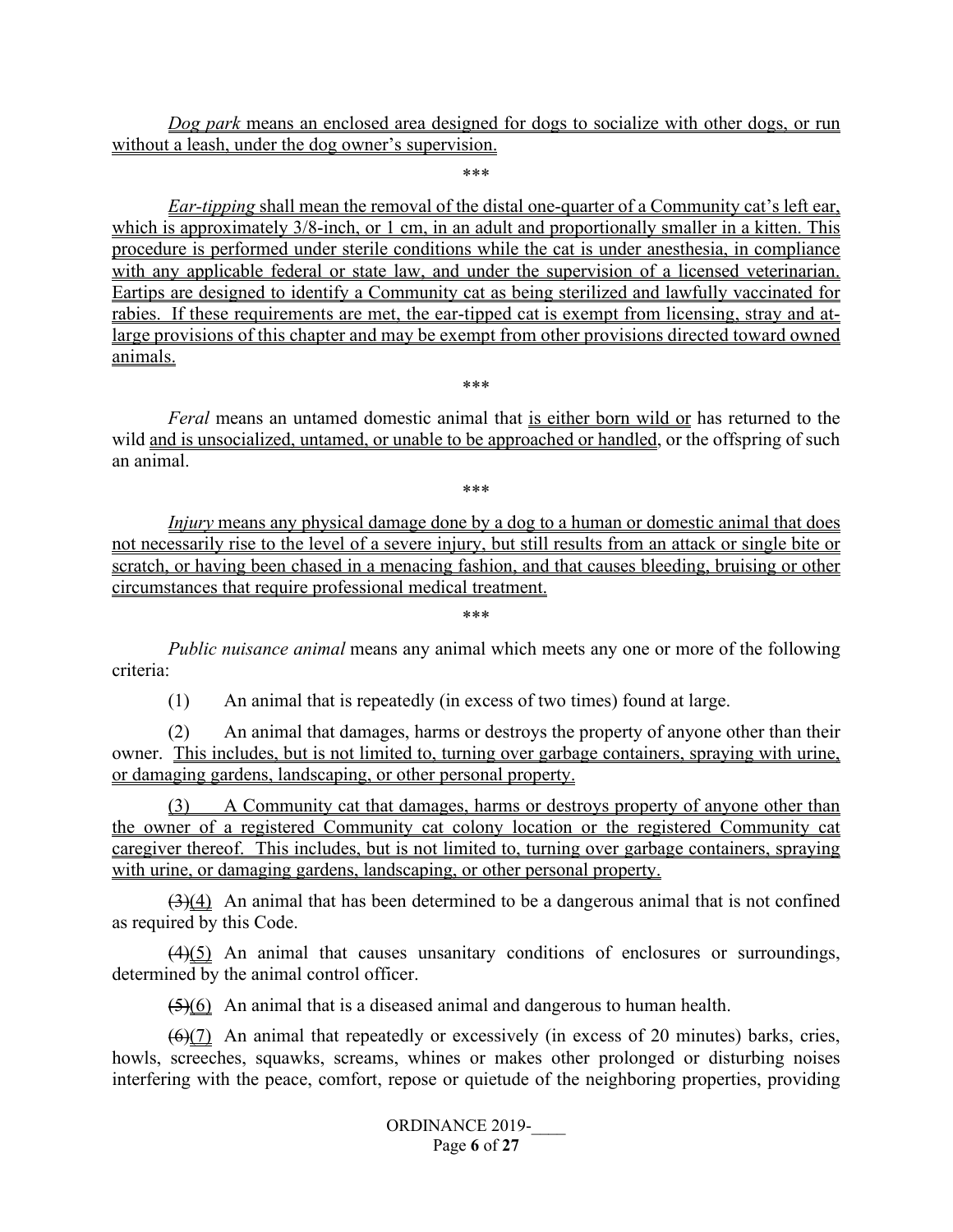the complainant has filed a sworn statement with either a City of Palm Coast animal control officer, a law enforcement officer or a code enforcement officer.

 $(7)(8)$  An animal that has been determined to be a stray.

(8)(9) An animal that is a female animal that is not confined within a building, structure, cage, or not otherwise kept under restraint during her estrous cycle (in heat) , other than Community cats as provided in Section 31.5.

 $(9)(10)$  An animal that is a rabies-susceptible animal that has not been appropriately inoculated against rabies.

 $(10)(11)$  An animal that causes of fensive odors from or upon the premises on which the animal is maintained, as to prevent a public nuisance which affects the public health, safety or welfare or livability of adjacent or proximate property

 $(11)(12)$  Chasing Chases vehicles, livestock, domestic animals, or humans or running at large.

(12)(13) Acting Acts in an aggressive manner.

(13) Damaging or destroying public or private property exclusive of the owner's property.

(14) A Community cat which repeatedly (more than twice) defecates on private property exclusive of the private property upon which a Community cat colony is located.

\*\*\*

*Sterilization* means a procedure performed by a licensed veterinarian upon an animal which renders the animal permanently incapable of reproduction (i.e. spayed or neutered)

\*\*\*

*Tether* shall mean a cord, rope, running line, cable, or chain, or similar restraint, which is used to restrict an animal to a limited area.

*Tethered* means the restraining of an animal by the means of any type of tether, as defined herein, a rope, chain, or similar restraint for holding an animal in place by tying the animal's tether to any object or structure, allowing a short radius in which the animal can move about and/or does not allow the animal to move outside the bed of an open vehicle. This definition shall not include the use of a leash for the purpose of walking an animal.

(1) *Double tether* means using two tethers attached to an animal which do not allow the animal to move around the inside of the bed of an open vehicle.

(2) *Open vehicle tether system* shall mean a system designed to keep a dog securely attached and restrained in an open vehicle safe and free of hazard and away from the sides of the open vehicle.

*Trap-neuter-return (TNR)* means humanely trapping, or otherwise obtaining a Community cat, and providing for the sterilization, vaccination against the threat of rabies, and ear-tipping of the cat, followed by return to its original location.

\*\*\*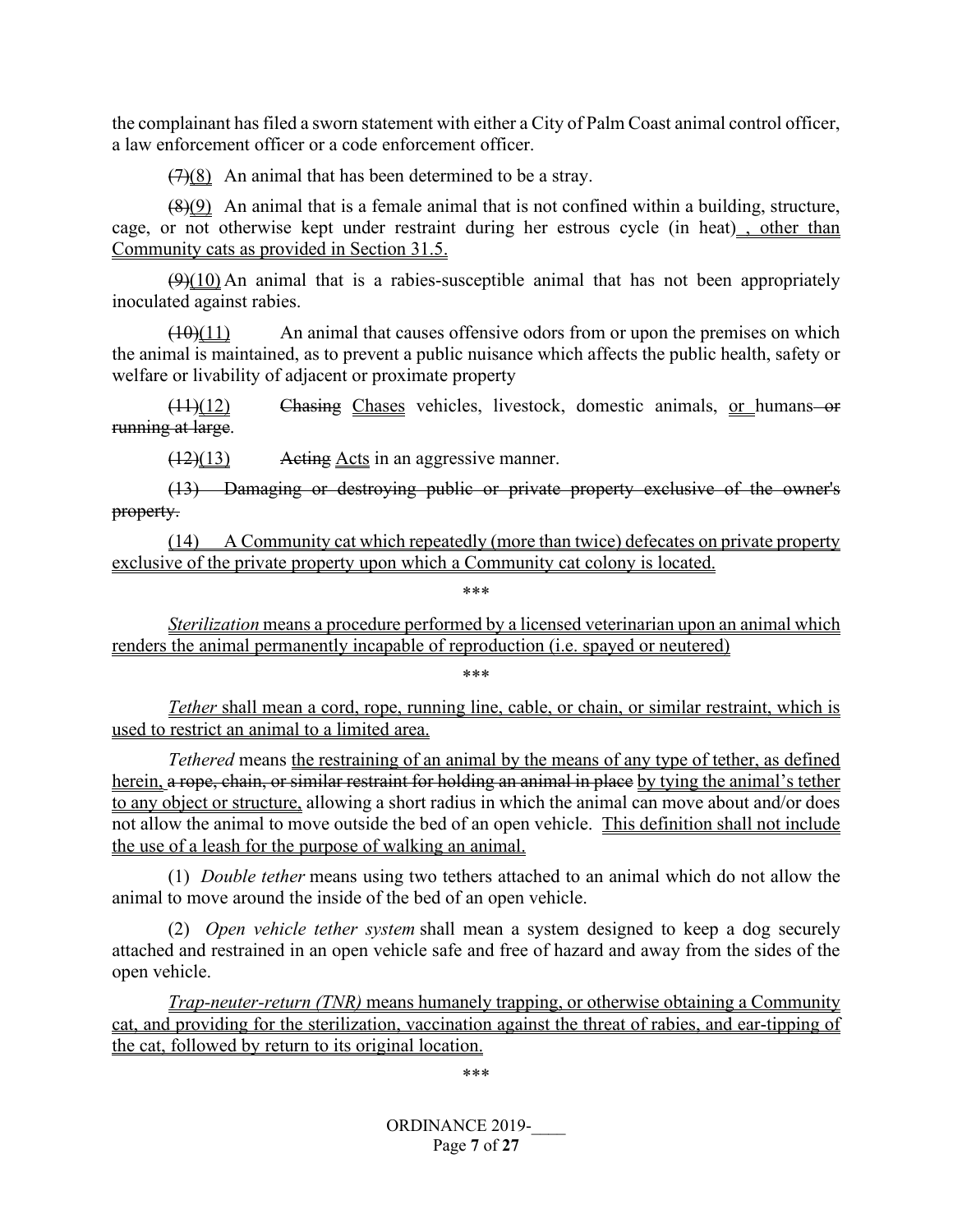**SECTION 3. Section 8-29 of** the Code of Ordinances of the City of Palm Coast, Florida, is hereby amended as follows:

Sec. 8-29. - Animal control officer; powers and duties; unlawful interference.

(a) The City Manager, or designee, shall have supervision of the performance of the duties of the City's animal control officers, who shall have full and complete authority to pick up, catch or procure animals as provided below. The City Manager and animal control officers may capture, seize or pick up:

(1) Any animal at large;

(2) Any domestic animal constituting a nuisance;

(3) Any Community cat constituting a public nuisance;

 $\left(\frac{3}{4}\right)$  A dangerous dog or aggressive dog not in compliance with written notification of their classification;

(4)(5) Any dog being considered for dangerous or aggressive classification;

 $(5)(6)$  Any animal in heat, not properly confined by the owner or keeper;

(6)(7) Any neglected, abused, cruelly treated, sick or injured animal or animal at

risk of injury or death;

 $(7)(8)$  Any animal for the purpose of quarantine or rabies testing;

 $(8)(9)$  Any animal deemed to be abandoned;

 $(9)(10)$  Any animal released to the City by a veterinarian or a law enforcement official;

 $(10)(11)$  Any animal that appears to be unlicensed when required to be licensed.

\*\*\*

#### ORDINANCE 2019-Page **8** of **27**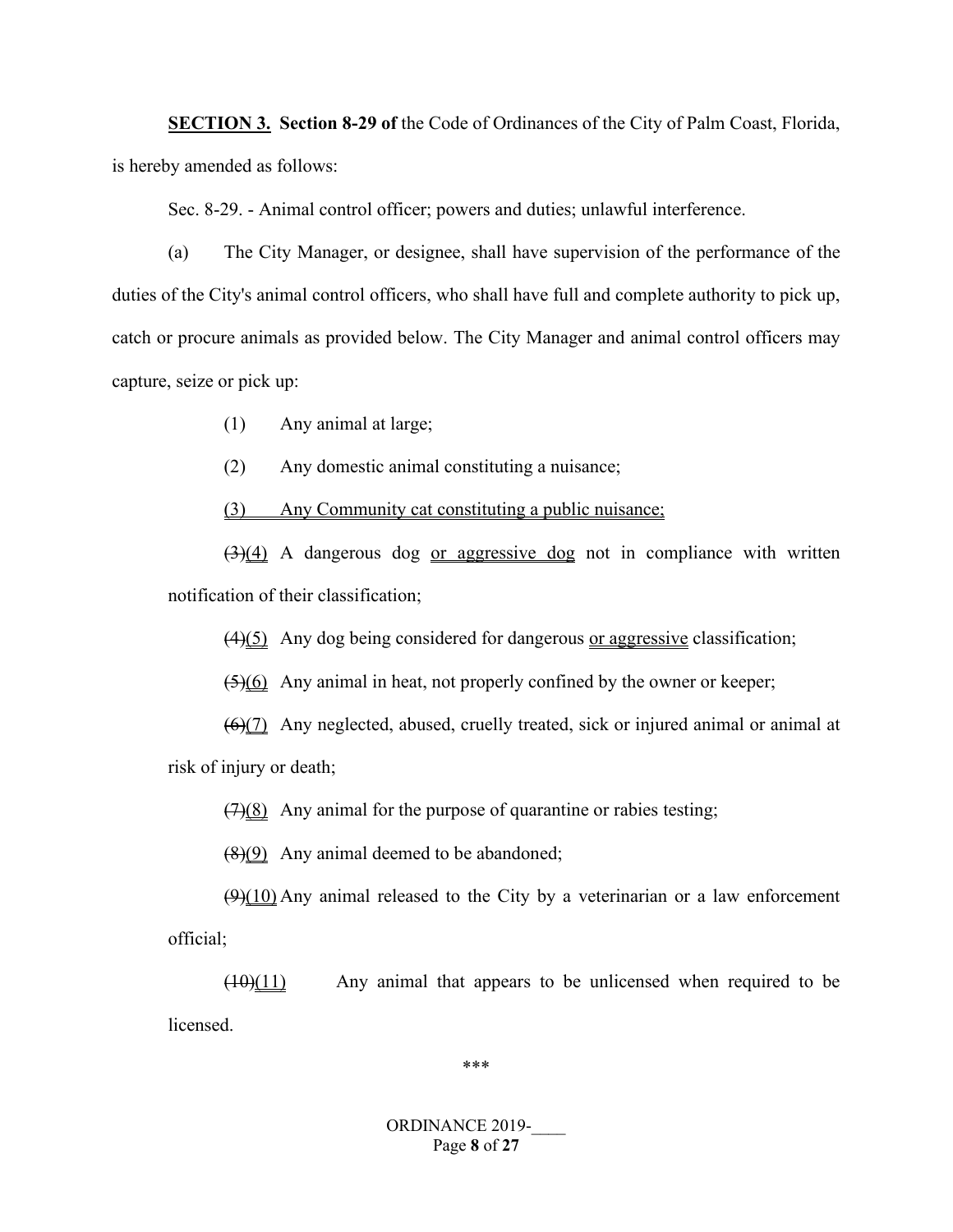## **SECTION 4. Section 8-31.5 of the Code of Ordinances of the City of Palm Coast, Florida,**

is hereby created as follows:

Sec. 8-31.5 – Community Cat Management.

(a) It is unlawful for any individual, organization, or group, to intentionally provide food, water, or other forms of sustenance or care to a Community cat unless:

- (1) The person, organization, or group has registered with the animal control authority as a Community cat caregiver; and
- (2) The person, organization, or group has registered the Community cat colony with the animal control authority, and
- (3) The Community cats have been ear-tipped as required by the Trap-Neuter-Return ("TNR") program or the Community cat caregiver is actively attempting to humanely trap the Community cats in compliance with the TNR program.

(b) Community cat management requirements:

- (1) Managing Community cats on City property or other public property is prohibited.
- (2) All managed Community cat colonies must be maintained either:

a. On the private property of the Community cat caregiver(s); or

b. On the private property of another landowner, with the express written permission of such landowner.

(3) The express written permission of a private property owner allowing a Community cat caregiver to maintain a Community cat or Community cat colony upon the private property owner's parcel shall be notarized and provided to the animal control authority. At a minimum, the following information must be included in the written authorization:

a. The private property owner's name, mailing address and phone number; and

b. The authorized Community cat caregiver's name and phone number; and

c. The parcel identification number; and

d. The street address, if assigned; and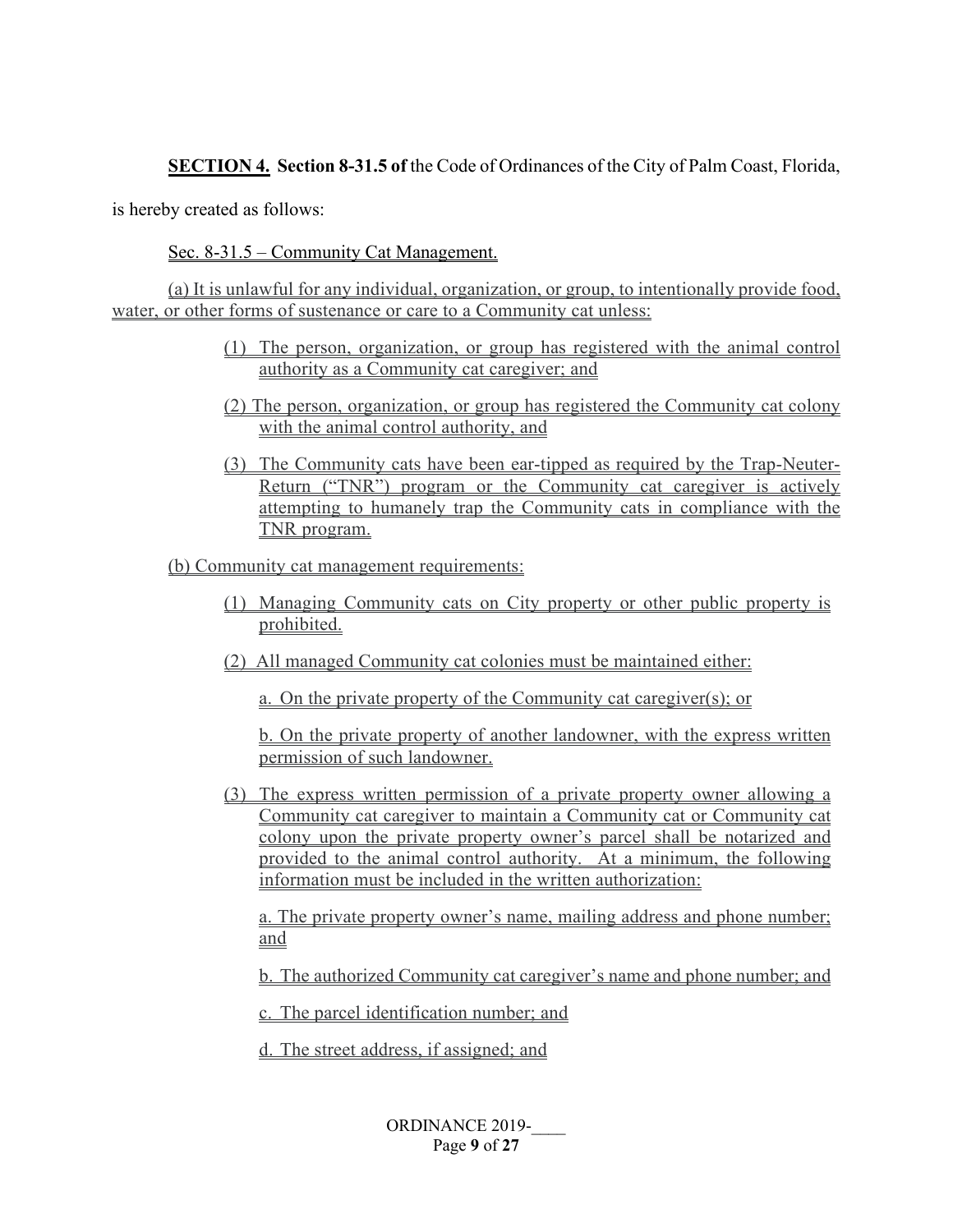e. That the private property owner gives the named Community cat caregiver the authority to maintain a Community cat colony upon the owner's identified private property.

- (4) *Community Cat Caregiver registration.* In order to be authorized to manage Community cats within the city, individuals, organizations and groups must register as Community cat caregivers by providing the animal control authority their full names, contact information, and Community cat colonies maintained, including an approximation of the number of cats in the Community cat colony. All individual members of organizations that desire to manage Community cats on behalf of an organization shall provide their individual names, contact information, and Community cat colonies maintained, including an approximation of the number of cats in the Community cat colony. The physical locations of Community cat colonies shall be provided by street address. If no street address is assigned, the parcel identification number shall be provided. If the private property is owned by anyone but the registering Community cat caregiver, express written permission, as enumerated above must be provided to the City.
- (5) Community cat caregivers shall provide certain necessities on a regular and ongoing basis, including, but not limited to, proper nutrition and medical care, as needed.
- (6) Food shall be provided in the proper quantity for the number of Community cats being managed and is to be supplied no less than once per day. Food must be placed in feeding containers that are maintained and secure. Feeding containers must be kept in one place. Uneaten food must be removed. No food may be allowed to remain out overnight.
- (7) Water must be clean, potable, and free from debris and algae.
- (8) Shelter, if provided, shall be unobtrusive, safe, and of the proper size for the Community cat(s).
- (9) *Trap-Neuter-Return*. Trap-Neuter-Return shall be permitted when conducted by the animal control authority, or, Community cat caregivers or Community cat caregiver organizations registered with the City.
- (10) All Community cats that are part of the TNR program must be trapped humanely in a manner that does not harm the animal, sterilized, vaccinated against rabies, preferably with a three (3) year vaccination, vaccinated against any other infectious disease as mandated by law, ear-tipped and then returned to its place of capture. Community cats may not be kept indoors or inside a garage. If these requirements are met the Community cat is exempted from licensing, stray and at-large provisions of this Chapter that apply to owned animals. Community cats are not exempt from public nuisance provisions of the City code. Any Community cat determined by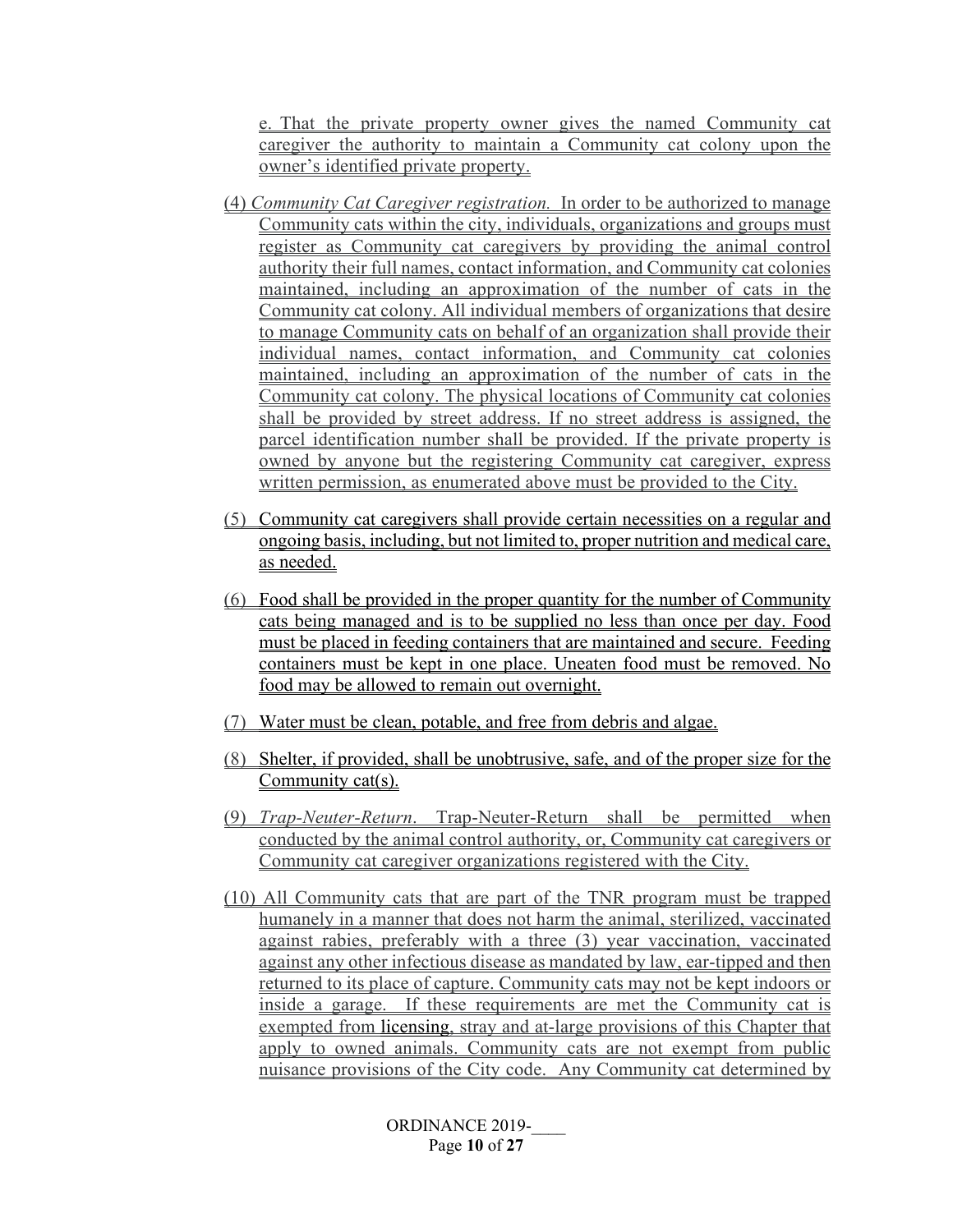the animal control authority to be a public nuisance shall be relocated to an alternate suitable outdoor location.

- (11) Healthy Community cats that have been impounded by the animal control authority may be immediately returned-to-field, released to a Community cat caregiver, or, if considered sufficiently socialized, adopted. Community cats who have been impounded more than three times by the animal control authority may be relocated or euthanized at the discretion of the animal control authority. Notwithstanding the foregoing, whenever an impounded Community cat is visibly injured or diseased, or is determined to be a public nuisance, appears to be suffering, and upon the advice of a veterinarian of the City's choice, such Community cat cannot be expeditiously cured and returned to an outdoor living environment, or transferred to a rescue group, then the animal control authority may humanely euthanize the Community cat.
- (12) Citations or notices of violation relevant to the Community cats or Community cat colonies may issue in the name of either the property owner upon which the Community cat colony is located or the Community cat caregiver(s) thereof, or both.

(c) The City shall not be liable for any injury to any Community cat that may occur while any animal control officer is attempting to capture, transport, load or unload or otherwise process the Community cat. In the event a Community cat is injured or property is damaged, the animal control officer shall file a written report of the circumstances with the City Manager, or designee, within one working day of such incident.

\*\*\*

**SECTION 5. Section 8-32 of** the Code of Ordinances of the City of Palm Coast, Florida,

is hereby amended as follows:

Sec. 8-32. - Cruelty to animals.

\*\*\*

(g) *Tethering of animals.* The tethering of animals shall be deemed as animal cruelty unless such tethering is in compliance with all of the following provisions:

(1) An animal which is tethered shall be at least six (6) months of age.

(2) Sick or injured animals shall not be tethered or otherwise housed outside.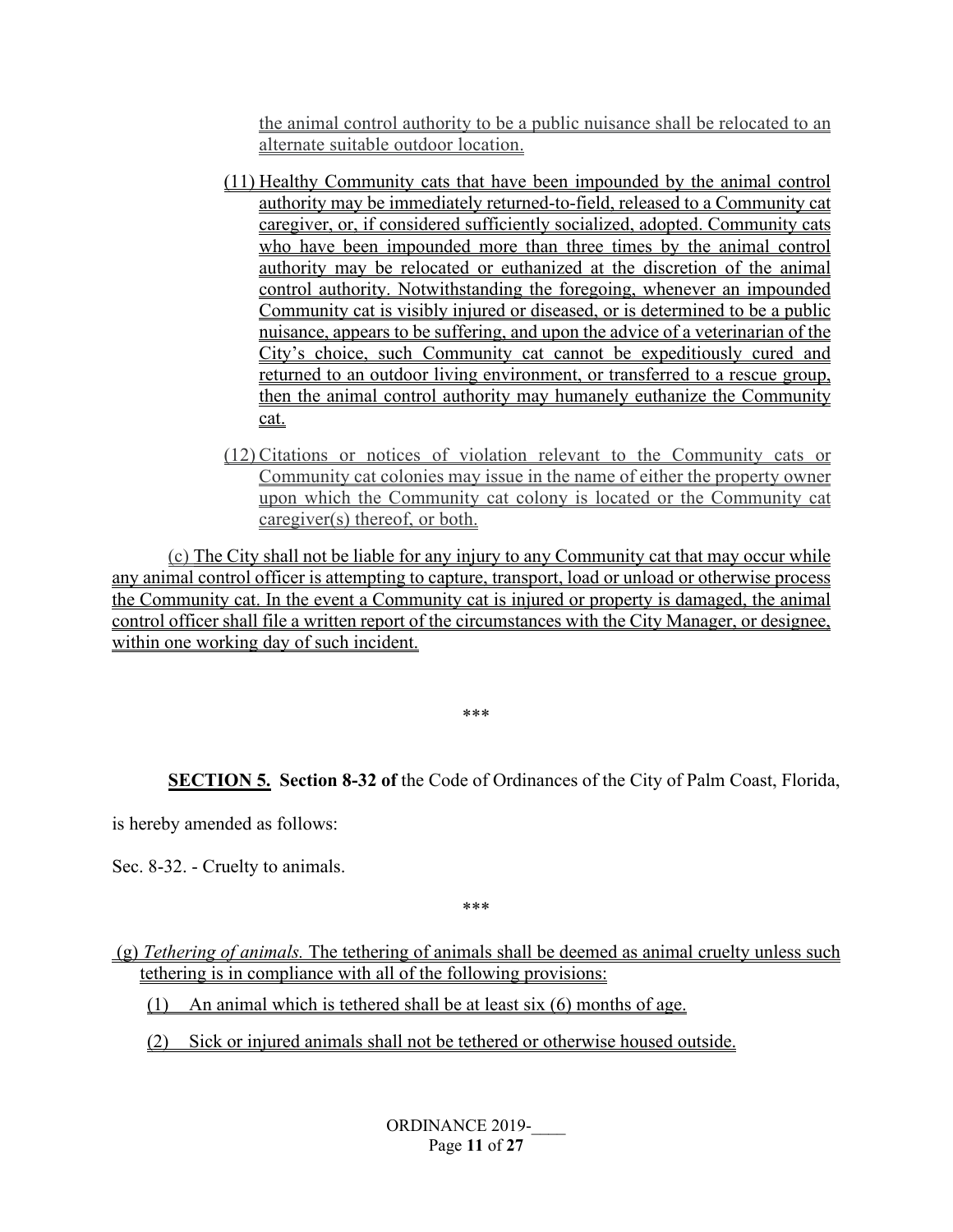- (3) If multiple animals are tethered outside, each animal shall have its own space which does not intersect with another animal's space, so as to avoid tethers from becoming tangled.
- (4) All tethered animals shall, at all times, have access to clean water, shelter, shade and dry ground.
- (5) Animals shall not be tethered outside during inclement weather, which shall include but not be limited to high heat, freezing temperatures, hurricanes, thunderstorms, lightning, tropical storms or tornadoes.
- (6) A tethering system shall not allow the animal to leave the owner's property.
- (7) A tether shall be attached to a properly fitted, properly maintained collar or harness. Choke chains and ropes shall not be used as a part of a tethering system.
- (8) If an animal is to be tethered it must be tethered to a stationary object; not an object that could become mobile, including but not limited to a vehicle. The tethering of animals in an open vehicle for the purposes of transporting the animals is an exception to the requirement of an object being stationary.
- (9) If an animal is tethered near a fence, the animal shall be tethered far enough away from such fence so as to avoid jumping and hanging.
- (10) A tether must be at least ten (10) feet in length or four (4) times the length of the animal from nose to the base of the tail whichever is longer. The tether must be longer if attached to anything that is off the ground which would lessen the moveable area for the animal.
- (11) An animal attached to a fixed point chain or tether which is less than twelve (12) feet in length must be released from that tether for exercise for a minimum of two (2) hours every twenty-four (24)-hour period.
- (12) A tether consisting of chain, leash or wire cable must be of reasonable weight so as not to injure the animal's neck or body,
- (13) A tether shall be secured in such a way that the tether cannot become entangled with other objects.
- (14) Areas where tethered animals are kept shall be cleaned daily. Areas in which an animal is tethered should be changed regularly to avoid health risk to the animal confined to one area where the animals eats, urinates, and defecates.
- (15) Female animals in heat shall be kept in a secured area that prevents male animals from having access to such female animals, except for controlled breeding permitted by the owner of the female animal. Additionally, a female animal shall not be chained or tethered in a manner that prevents her from defending herself or from avoiding a male.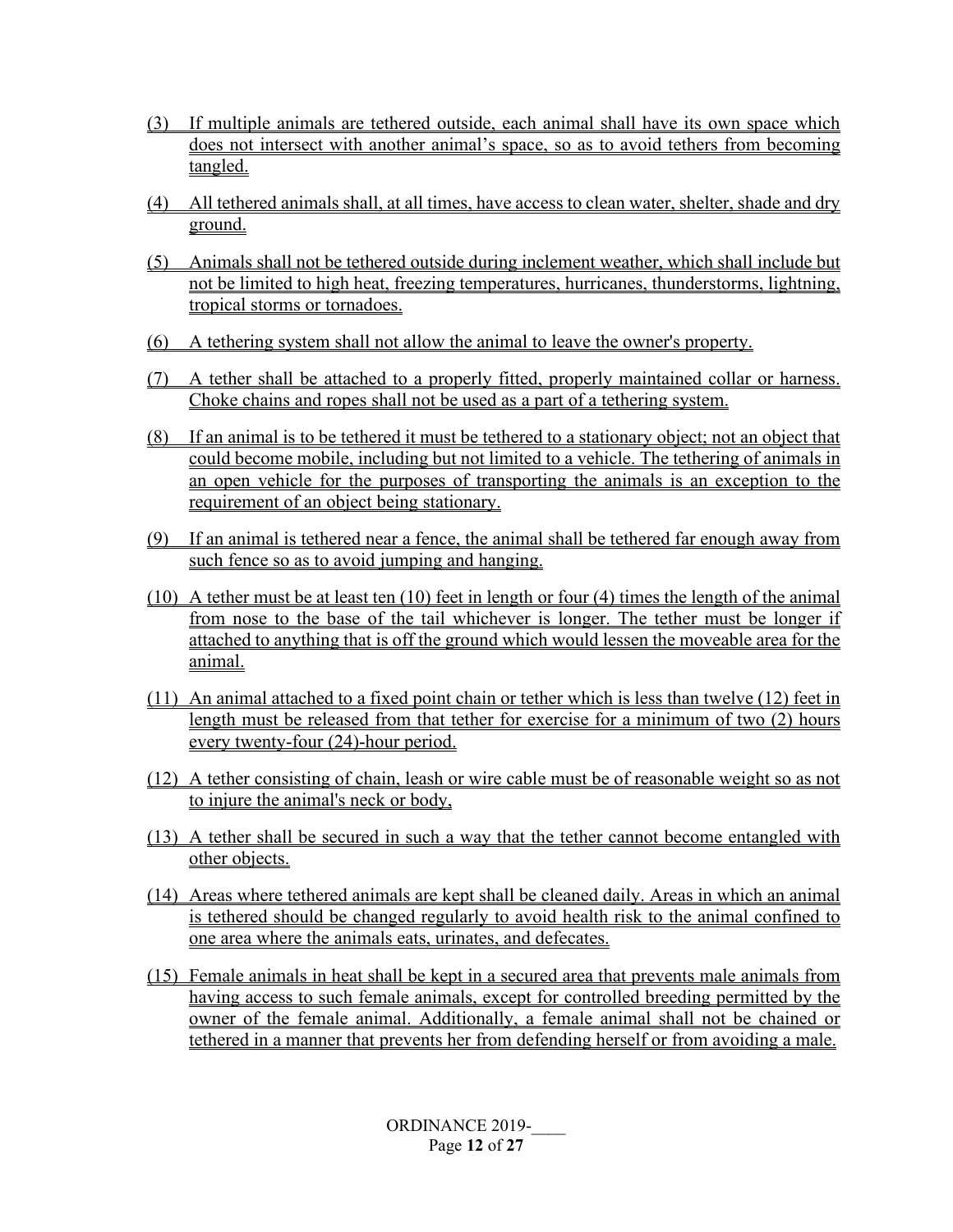- (h) *Outdoor shelters*. Leaving animals unattended outdoors shall be deemed as animal cruelty unless same is in compliance with all of the all of the following provisions:
	- (1) Each animal left unattended outdoors shall be provided with proper outdoor shelter that is suitable for the size, condition and breed of the animal.
	- (2) Outdoor shelters must be structurally sound and maintained in good repair to protect animals from injury. They shall have no sharp edges or points.
	- (3) Outdoor shelters with wire floors shall be of a small enough mesh as to not allow the animal's feet to fall through the openings. A solid or soft area must be provided as a sleeping area in such outdoor shelter.
	- (4) Metal barrels, vehicles and similar objects not intended to be animal shelters shall not constitute proper shelter for an animal.
	- (5) Shelters must protect the animal against inclement weather, preserve body heat and allow them to remain dry. Additional bedding material must be provided when temperatures are below fifty (50) degrees.
	- (6) Animals shall not be housed outdoors when temperatures fall below freezing.
	- (7) A shelter with ventilation shall be provided during the warm months. In addition to the shelter structure, one (1) or more separate areas of shade shall be provided to allow animals to protect themselves when sunlight is likely to cause overheating or discomfort.
	- (8) Floors and walls of outdoor shelters must be constructed in such a manner so that they are impervious to moisture and may be readily sanitized. These shelters must be cleaned regularly with the consistent removal of food, waste and debris.
- (i) *Health care*. Failure to comply with the following provisions may be deemed by the City as animal cruelty:
	- (1) All animals shall be kept free from external parasites including but not limited to fleas and ticks. Failure by an owner to timely treat an animal experiencing unjustifiable pain or suffering from such external parasites, when having knowledge of such condition, may be deemed as animal cruelty. At a minimum, the owner of an animal shall treat the animal with over-the-counter or prescription products for the animal's condition.
	- (2) Animals shall be kept free from internal parasites, including but not limited to hookworms, roundworms, and tapeworms. Failure by an owner to timely treat an animal experiencing unjustifiable pain or suffering from such internal parasites, when having knowledge of such condition, may be deemed as animal cruelty. At a minimum, the owner of an animal shall treat the animal with over-the-counter or prescription products for the animal's condition. Treatment by a licensed veterinarian is recommended for internal parasites.
	- (3) Animals shall be examined annually by a licensed veterinarian.
	- (4) Animals must be kept up to date on required vaccines.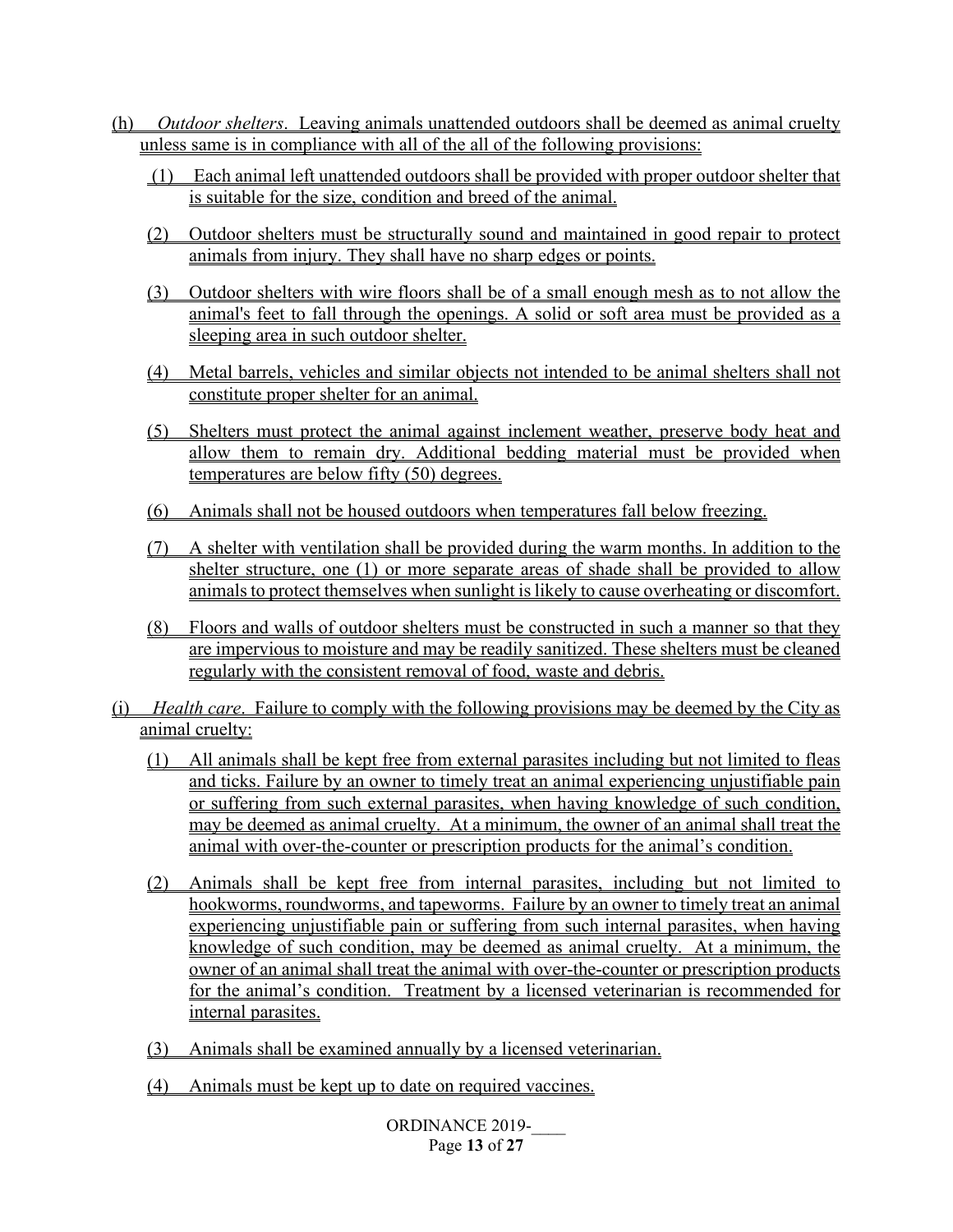- (5) Dogs must be kept on heartworm prevention as advised by veterinarian. Cats must be kept on heartworm prevention, especially outdoor cats. If a dog or cat tests positive for heartworm, provisions must be made to treat the heartworm. If treatment is not possible due to financial reasons, other options must be explored to keep the animal as healthy and comfortable as possible.
- (6) Animals that appear weak or unhealthy, as determined by an animal control officer, shall receive veterinary attention.
- (7) Owners shall ensure that their injured animals receive immediate attention. Any severe injuries shall be treated by a veterinarian.

\*\*\*

**SECTION 6. Section 8-33 of** the Code of Ordinances of the City of Palm Coast, Florida,

is hereby amended as follows:

#### **Sec. 8-33. - Neglect/abandonment of animals.**

\*\*\*

(d) It is prohibited and unlawful for any person to keep any animal in any enclosure or unattended parked vehicle for more than 30 minutes. In the event that prevailing weather conditions are such that the domestic animal is in imminent danger of suffering harm or the life of the animal is in jeopardy, as determined by the animal control officer, then said maximum time limit shall not be applicable. An animal control officer who enters a motor vehicle, by force or otherwise, for the purpose of removing a domestic animal is immune from civil liability for damage to the motor vehicle if the animal control officer:

> (1) Determines the motor vehicle is locked or there is otherwise no reasonable method for the domestic animal to exit the motor vehicle without assistance.

> (2) Has a good faith and reasonable belief, based upon the known circumstances, that entry into the motor vehicle is necessary because the domestic animal is in imminent danger of suffering harm.

> (3) Ensures that law enforcement is notified or 911 called before entering the motor vehicle or immediately thereafter.

> (4) Uses no more force to enter the motor vehicle and remove the domestic animal than is necessary.

> (5) Remains with the domestic animal in a safe location, in reasonable proximity to the motor vehicle, until law enforcement or other first responder arrives.

In the event that the animal's owner cannot be located after reasonable efforts, as determined by the animal control officer, to find the owner, the animal control officer that removes the domestic animal from the motor vehicle shall transport, or arrange for the transportation of, the domestic animal to a local veterinary facility or animal shelter. Prior to departing from the scene, the animal control officer shall leave, in a conspicuous location in or upon the motor vehicle wherein the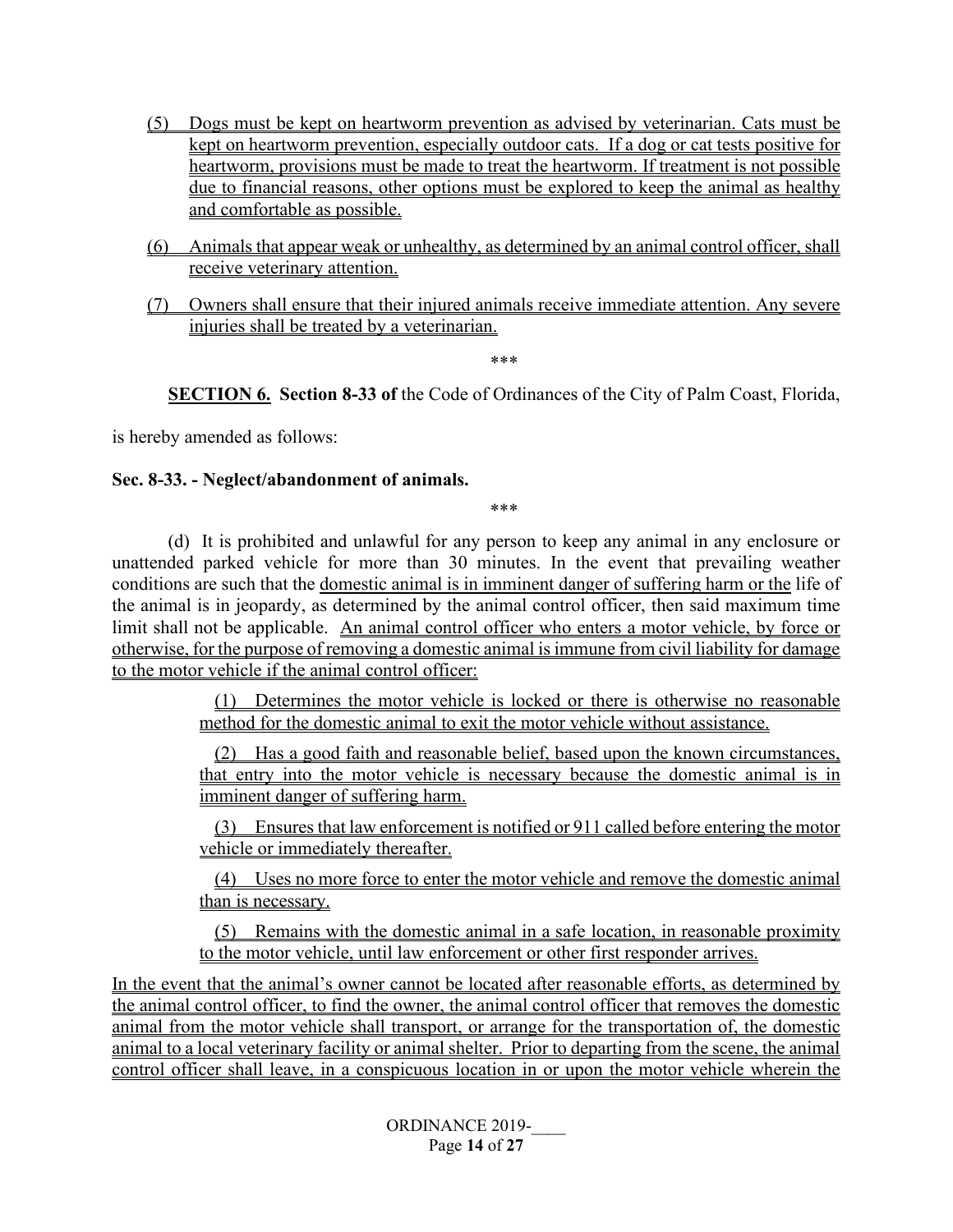domestic animal was found, the animal control officer's name and contact information, in addition to the name and physical address of the facility where the domestic animal is to be transported. The owner shall be responsible for payment of all boarding costs or other fees as may be required to humanely and safely keep a domestic animal removed in accordance with this section. The domestic animal shall be released to the owner upon proof of ownership and full payment of required boarding costs or other fees. If the domestic animal is not claimed by and released to its owner within five calendar days of the animal's removal from the motor vehicle, the domestic animal shall be deemed as abandoned and may be destroyed in a humane fashion or otherwise adopted, rescued, or fostered out alive in accordance with section 8-49.

\*\*\*

**SECTION 7. Section 8-39.5** of the Code of Ordinances of the City of Palm Coast, Florida,

is hereby created as follows:

Sec. 8-39.5 - Aggressive dog classification procedures, requirements, owner responsibilities, and penalties.

- (a) As attested to by a witness in a sworn affidavit along with any additional evidence, after an investigation which shall include an interview with the dog's owner, if possible, the animal control authority may declare as Aggressive a dog that does not meet the statutory definition of Dangerous dog, but that has, when unprovoked:
	- (1) Caused injury to a human being on public or private property; or
	- (2) Caused injury to or the death of a domestic animal while it is off the dog owner's property; or
	- (3) Chased or approached a person upon streets, sidewalks, or any public grounds, in a menacing fashion or apparent attitude of attack.
- (b) A dog that is the subject of an aggressive dog investigation because of severe injury to a human being may be immediately confiscated by an animal control authority, placed in quarantine, if necessary, for the proper length of time, or impounded and held. The animal may be held pending the outcome of the investigation and any hearings or appeals related to the aggressive dog classification or any penalty imposed under this section. The owner is responsible for payment of all boarding costs and other fees as may be required to humanely and safely keep the animal pending any hearing or appeal.
- (c) *Requirements during aggressive dog investigation.* A dog that is the subject of an aggressive dog investigation must be humanely and safely confined by the owner as described in this subsection (c) pending the outcome of the investigation and the resolution of any hearings or litigation related to the aggressive dog classification or any penalty or requirement imposed under this section. The owner must ensure that the dog is securely confined indoors or in a securely fenced or enclosed area from which the dog may not escape (over, under, or through the fence or enclosed area). Electric fences do not meet the "securely fenced" requirement of this section. The dog must be muzzled, leashed, and under restraint of a person capable of controlling the dog whenever the dog is not within such securely fenced or enclosed area or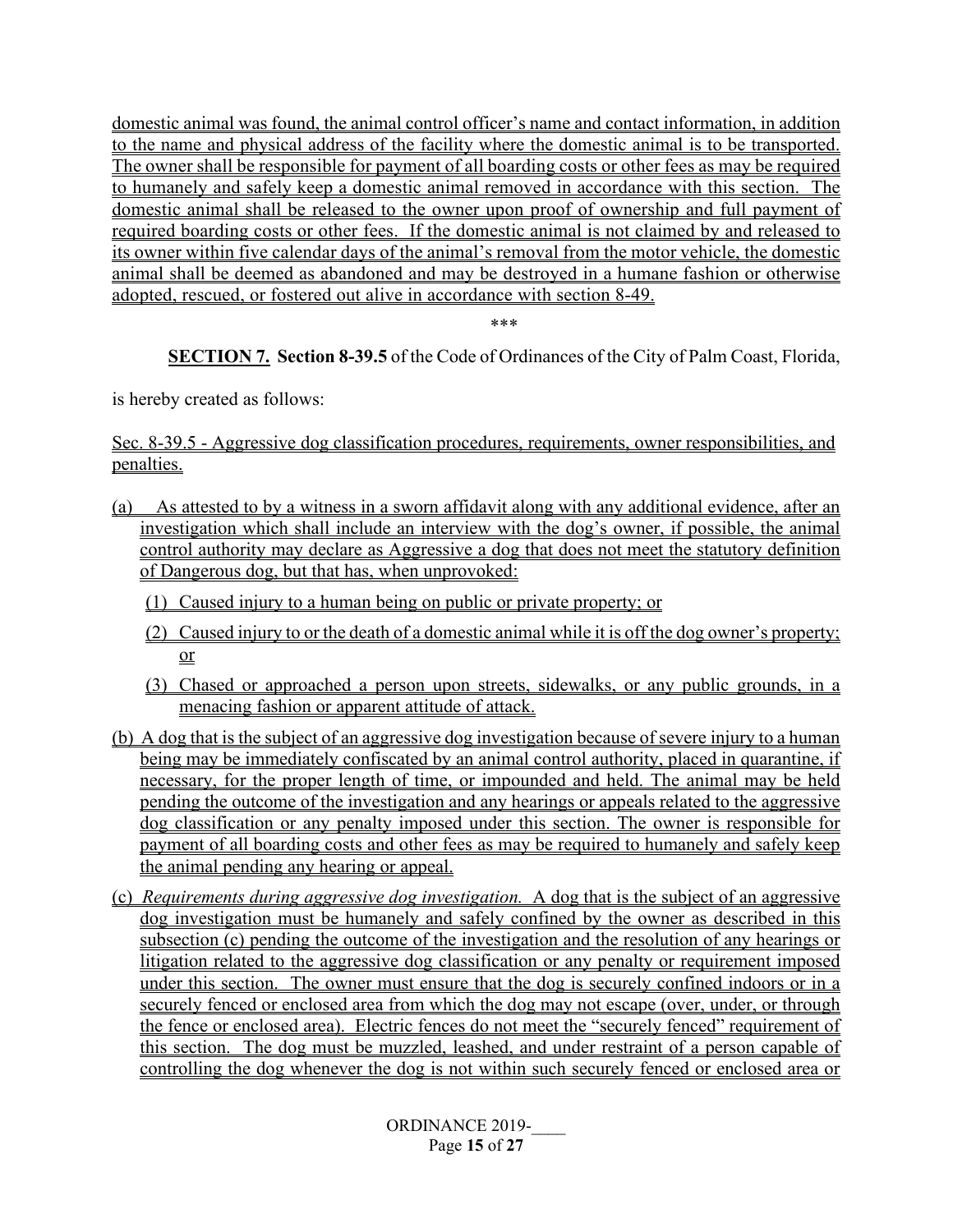within the passenger portion of a vehicle. Tethering of the dog is not permitted. With the exception of a dog trained to be a service animal, the dog must not be brought to a dog park or public park even if dogs are allowed otherwise at the location. With the exception of a dog trained to be a service animal, the dog must not be brought to any commercial establishment other than a veterinary office or other medical facility where the dog is being treated. The address at which the dog resides shall be provided to the animal control authority. The dog may not be relocated or its ownership transferred during the investigation.

- (d) A dog may not be declared aggressive if:
	- (1) The threat, injury, or damage was sustained by a person who, at the time, was unlawfully on the property or who, while lawfully on the property, was tormenting, abusing, or assaulting the dog or its owner or the owner's family member; or
	- (2) The dog was protecting or defending a human being within the immediate vicinity of the dog from an unjustified attack or assault.
- (e) A letter of the "aggressive dog classification and requirements" (herein the "initial determination") will be provided to the owner by registered mail, certified hand delivery, or service in conformance with the provisions of F.S. ch. 48, relating to service of process. The initial determination shall include the basis for declaring the dog aggressive, a description of the dog, and the responsibility of the owner to maintain and confine the dog. If the result of the investigation is that the dog is not classified as aggressive, a letter will be provided to the owner by registered mail or certified hand delivery confirming that the animal control authority has not classified the dog as aggressive.
- (f) The owner may file a written request for a hearing regarding the aggressive dog classification, requirements, or both, within seven calendar days after receipt of the initial determination. The written request for a hearing shall be mailed to the address provided by the animal control authority in the letter.
- (g) *Procedures for aggressive dog hearing*.
	- (1) If the owner requests a hearing, the hearing shall be held before an appointed hearing officer within thirty calendar days from the date the animal control authority receives the appeal request from the owner.
	- (2) A notice of hearing shall be sent to the owner by registered mail, or certified hand delivery at the address included on the written request for appeal. A hearing shall not be postponed or continued unless a request for continuance, showing good cause for such continuance, is received by the animal control authority at least five calendar days prior to the date set for the hearing. Upon proper notice to the owner, failure of the owner to appear personally or through legal counsel at the hearing shall result in an order affirming the initial determination.
	- (3) All hearings shall be open to the public. At the hearing, the owner or his or her representative and any other interested persons may present any evidence relevant to a determination of whether said animal is aggressive. Formal rules of evidence shall not apply but fundamental due process shall be observed and shall govern all proceedings.
	- (4) The hearing officer shall have the following powers: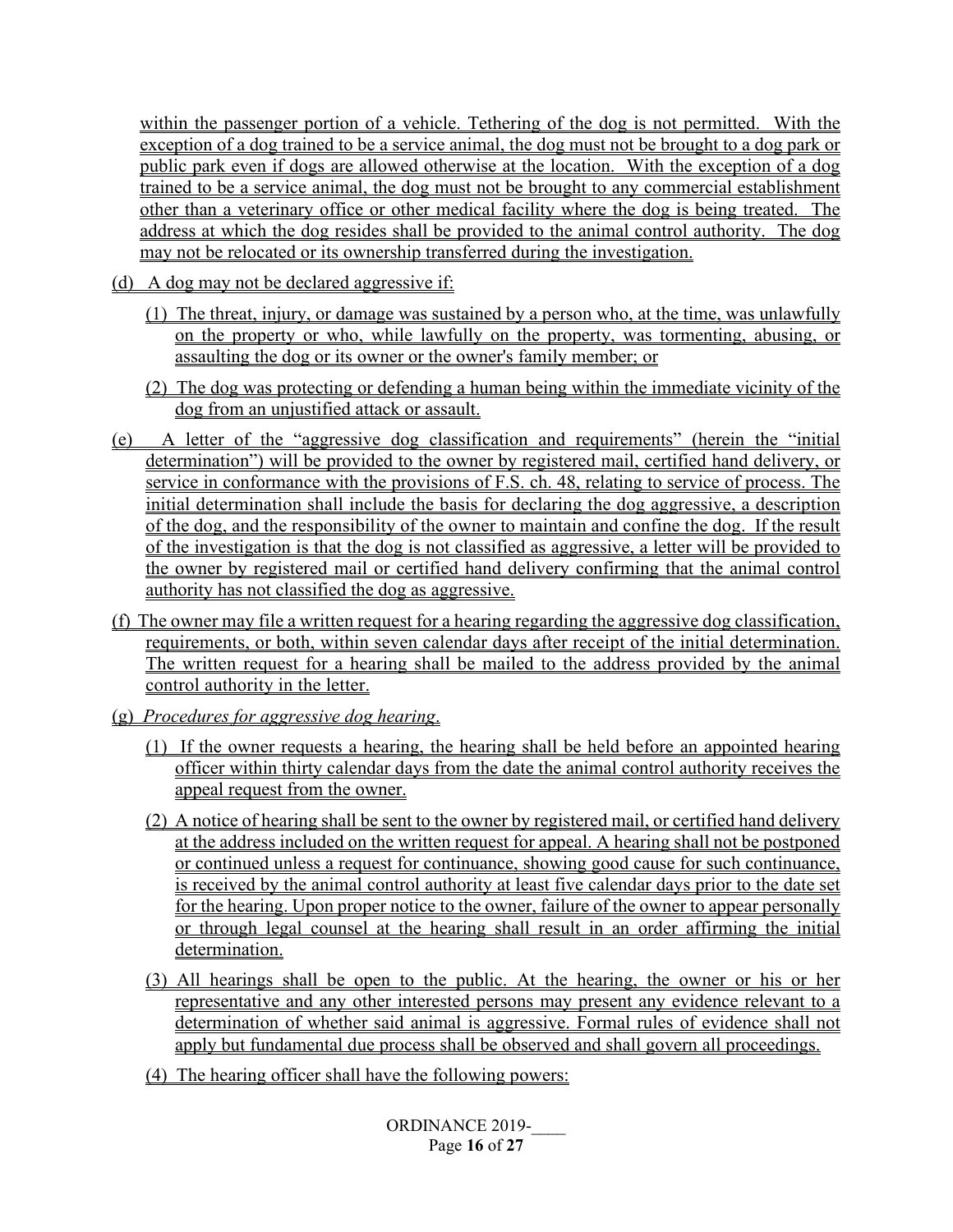(a) To adopt rules for the conduct of the hearing.

(b) To issue subpoenas for the production of documents or to compel the attendance of witnesses, the animal's owner, or City personnel at the hearing, upon the written request of the City, the owner, or upon the hearing officer's own determination. A subpoena may be served by any person authorized by law to serve process and shall be made as provided by law. A party may seek enforcement of a subpoena issued by the hearing officer under the authority of this Chapter by filing a petition for enforcement of such subpoena in a court of competent jurisdiction.

(c) To administer oaths and take testimony under oath.

- (5) The hearing officer shall hear and consider the evidence presented at said hearing and make a determination as to whether or not to uphold the determination of the animal control authority regarding classification, penalty, or both.
- (6) At the conclusion of the hearing, the hearing officer shall issue findings of fact, based on evidence of record, and conclusions of law in an order affording the proper relief, said findings and relief being consistent with local and state law. The written order shall be filed with the animal control authority and the City Clerk promptly after issuance and shall be deemed entered upon the date of said filing. The animal control authority shall provide a copy of the written order to the owner or the owner's legal counsel by certified mail, return receipt requested, certified hand delivery, or service in conformance with the provisions of F.S. ch. 48, relating to service of process.
- (7) The owner may appeal the hearing officer's written order relating to the classification, penalty, or both to the circuit court in accordance with the Florida Rules of Appellate Procedure. Each party shall be responsible for its own fees and costs associated with the appeal. If an appeal is not timely filed, the written order of the hearing officer shall become final.
- (h) *Owner responsibilities for aggressive dogs.* Within 14 calendar days after a dog has been classified as aggressive, or, if any appeal has been filed, within 14 calendar days of such classification being upheld (dismissal of the appeal shall be deemed to uphold the classification), the owner of the aggressive dog shall comply with the following requirements and responsibilities in order to obtain and maintain an aggressive dog certificate:
	- (1) provide the animal control authority with two (2) color photographs of the dog (front view and side view) that clearly identify the dog.
	- (2) Provide and maintain a current rabies vaccination and animal license for the dog.
	- (3) Provide proof of sterilization from a certified veterinarian licensed in any state.
	- (4) Provide permanent identification of the dog, such as a tattoo on the inside thigh or electronic implantation.
	- (5) Register the dog as aggressive with the animal control authority, and obtain an aggressive dog certificate, which must be renewed annually after the initial two (2) years.
	- (6) Ensure that the dog is securely confined indoors or in a securely fenced or enclosed area from which the dog may not escape (over, under, or through the fence). Electric fences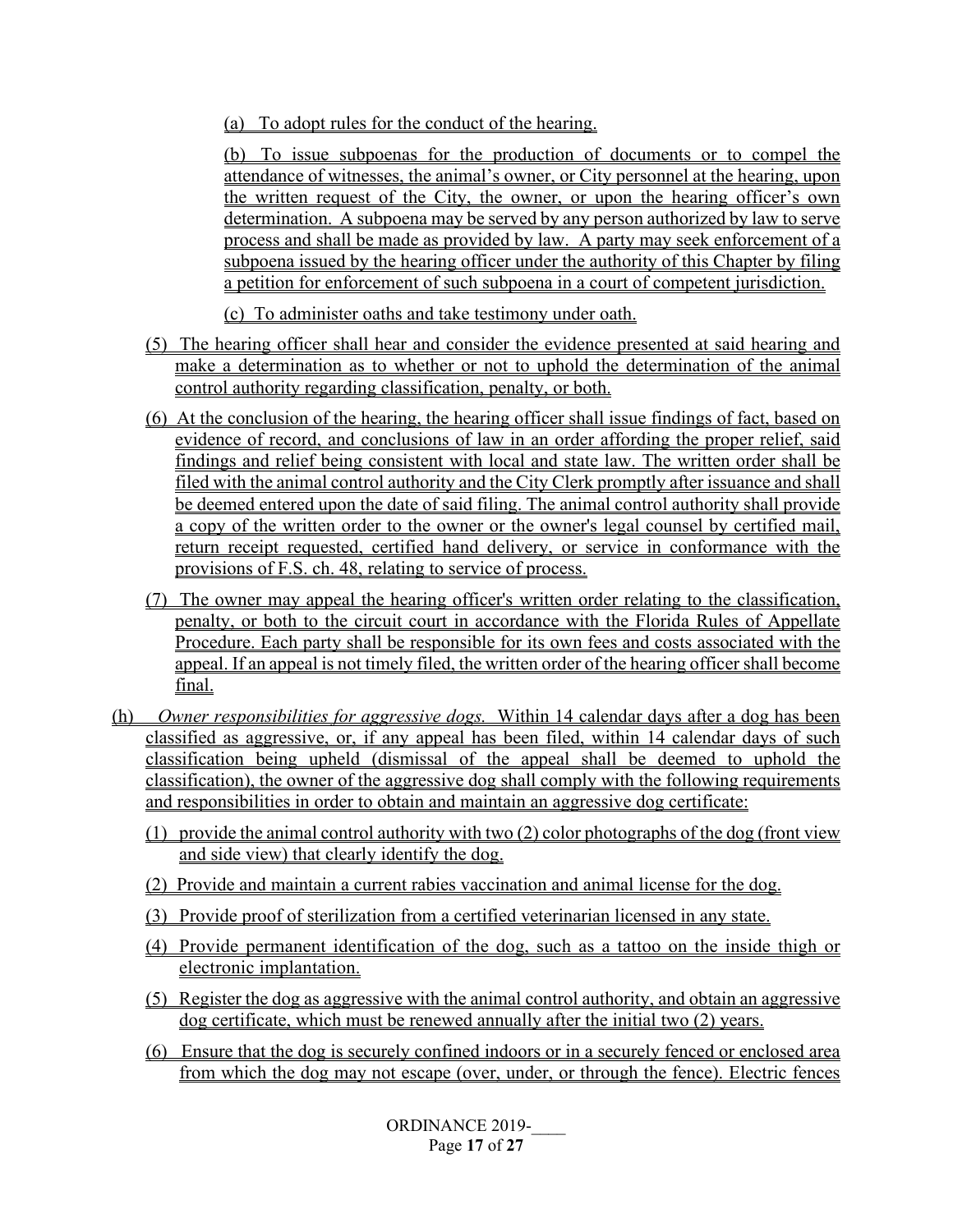do not meet the "securely fenced" requirement of this section. The dog must be muzzled, leashed, and under restraint of a person capable of controlling the dog whenever the dog is not within such securely fenced or enclosed area or within the passenger portion of a vehicle. Tethering of an aggressive dog is not permitted.

- (7) Dogs classified as "aggressive" must not be brought to a dog park or public park even if dogs are allowed otherwise at the location.
- (8) Dogs classified as "aggressive" must not be brought to any commercial establishment other than a veterinary office or other medical facility where the dog is being treated.
- (9) The dog must not be relocated or have a transfer of ownership without notifying the animal control authority.
- (10)The animal control authority may require compliance with other reasonable restrictions or requirements which it deems necessary to prevent further violations of this section. Reasonable restrictions or requirements which may be imposed include, but are not limited to, the following:

a. Mandatory enrollment and successful completion of an obedience class for the dog. The city may specify which owner or person is required to accompany the dog to the obedience training classes.

b. *Insurance.* In order to protect the public and to afford relief from the severe harm and injury that is likely to result from a aggressive dog attack, the owner of a aggressive dog shall obtain and maintain insurance in the amount of \$100,000.00 for each individual aggressive dog owned to provide liability insurance for damage to persons and property caused by the aggressive dog(s). The insurance shall be provided by an insurance company authorized to do business in the State of Florida, and the owner shall provide the animal control authority evidence of a certificate of insurance and a copy of the endorsement. Annual registration shall be denied any owner not in compliance with this section. If, at any time, the liability insurance is cancelled or lapses, the animal control authority shall have the authority to impound the aggressive dog. If the owner does not re-insure the animal within 14 days of the impoundment, ownership of the dog shall revert to the City and the dog may be euthanized in an expeditious and humane manner.

- (i) The fees for an aggressive dog registration and licenses (including renewals) shall be as established by resolution.
- (j) If a dog designated by another jurisdiction as aggressive or similar classification is brought into the city, the owner shall immediately register the dog with the animal control authority as an aggressive dog in accordance with this section.
- (k) *Notification.* The owner of an aggressive dog shall immediately notify the animal control officer if:
	- (1) The dog becomes loose or unconfined;
	- (2) The dog attacks a human being or another animal;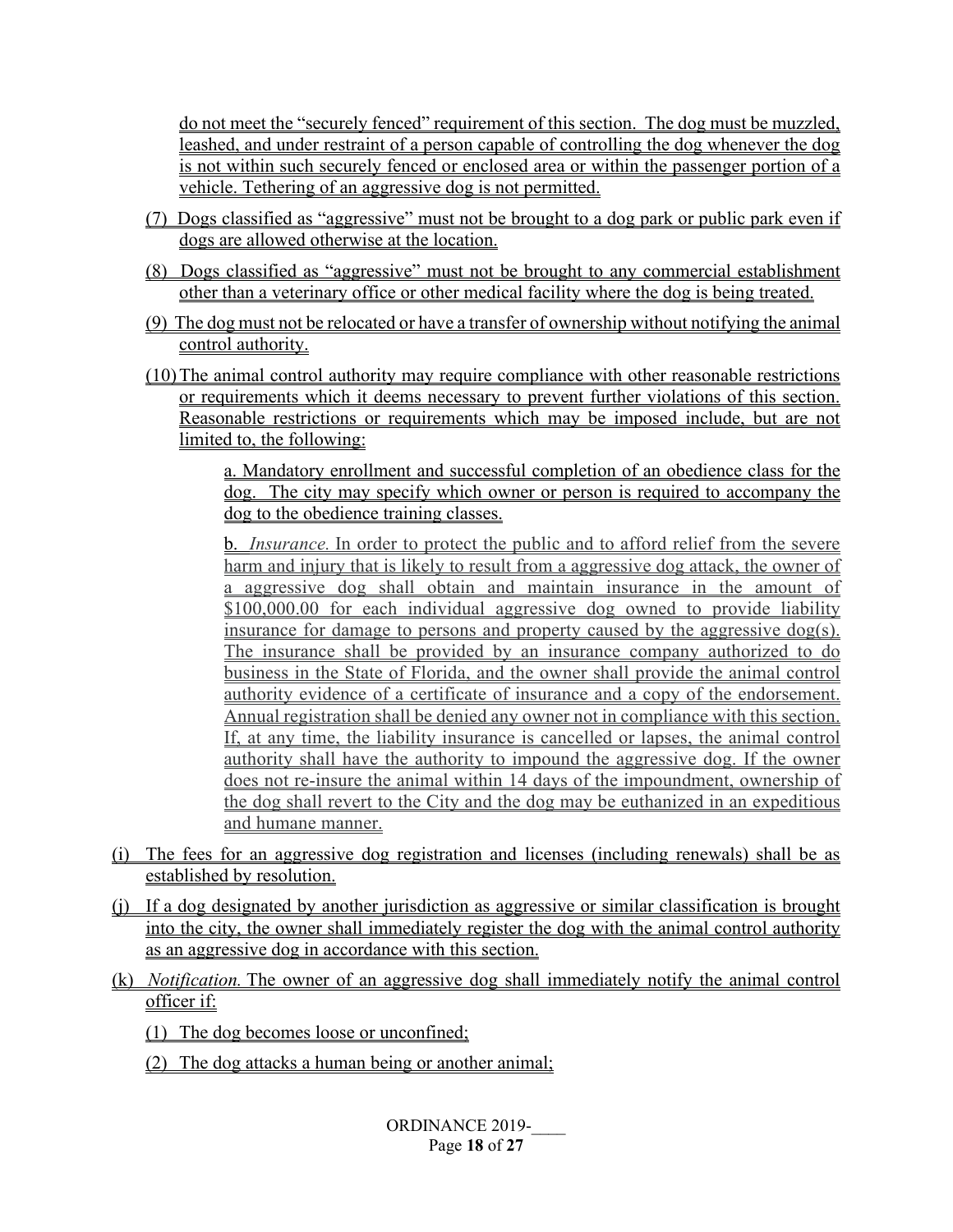- (3) The dog dies;
- (4) The owner moves to another address with the aggressive dog. If the owner moves to a different jurisdiction, then the owner shall notify the enforcement officer of the new jurisdiction that the dog has been classified as aggressive;
- (5) The owner intends to sell or give away the dog. Prior to the dog being sold or given away, the owner shall provide the name, address and telephone number of the proposed new owner to the animal control officer. The new owner of a dog classified as aggressive must comply with all of the requirements of this article. The enforcement officer of the new jurisdiction must be notified by the owner of a dog classified as aggressive that the dog is in its jurisdiction.
- (l) *Exemptions.*
	- (1) Any dog that is owned, or the service of which is employed, by a law enforcement agency, is exempt from this section.
	- (2) Hunting dogs are exempt from this section when engaged in any legal hunt or training procedure. Dogs engaged in training or exhibiting in legal sports such as obedience trials, conformation shows, field trials, hunting/retrieving trials, and herding trials are exempt from this section when engaged in any legal procedures. However, such dogs at all other times in all other respects are subject to this section. Dogs that have been classified as aggressive may not be used for hunting purposes.
	- (3) Agricultural working dogs are exempt from this section when engaged in bona fide livestock herding activities and the reported incident involves injury to the livestock of the owner of the agricultural working dog. However, such dogs at all other times and in all other respects shall be subject to the provisions of this section.
	- (4) Any dog used as a service dog for blind, hearing impaired, or disabled persons that bites another animal or a human is exempt from any quarantine requirement following such bite if the dog has a current rabies vaccination that was administered by a licensed veterinarian.
- (m) An owner may apply to the animal control authority for removal of the dog's aggressive designation if there are no further violations of this ordinance involving the dog for three years following the dog's designation as aggressive.

**SECTION 8.** Section 8-40(c) of the Code of Ordinances of the City of Palm Coast,

Florida, is hereby amended as follows:

#### **Sec. 8-40(c)(4) – Procedures for Dangerous Dog Hearing.**

**\*\*\***

(4) The hearing officer shall have the following powers: (a) To adopt rules for the conduct of the hearing.

> ORDINANCE 2019-Page **19** of **27**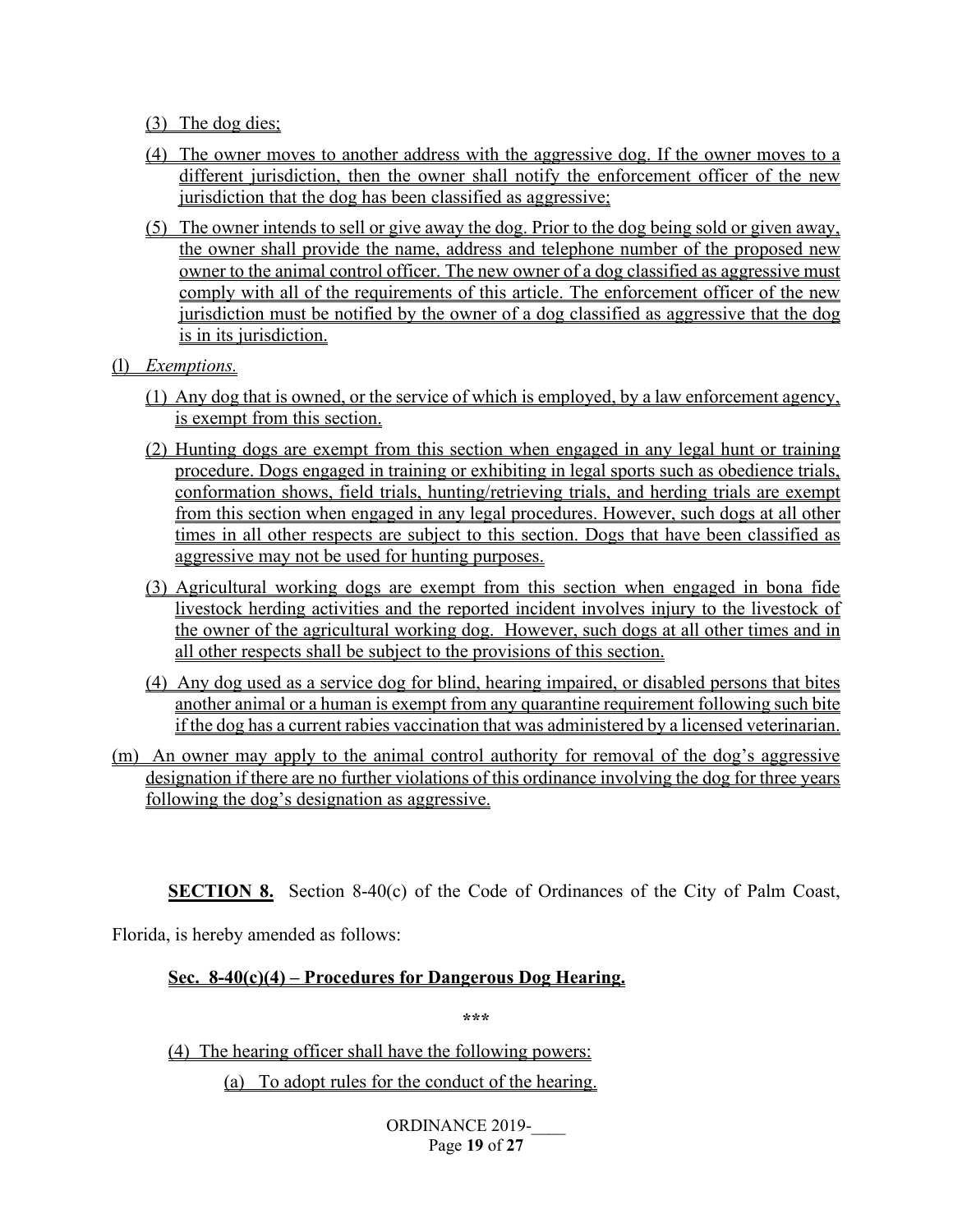(b) To issue subpoenas for the production of documents or to compel the attendance of witnesses, the animal's owner, or City personnel at the hearing, upon the written request of the City, the owner, or upon the hearing officer's own determination. A subpoena may be served by any person authorized by law to serve process and shall be made as provided by law. A party may seek enforcement of a subpoena issued by the hearing officer under the authority of this Chapter by filing a petition for enforcement of such subpoena in a court of competent jurisdiction.

(c) To administer oaths and take testimony under oath.

- $(4)(5)$  The hearing officer shall hear and consider the evidence presented at said hearing and make a determination as to whether or not to uphold the determination of the animal control authority regarding classification, penalty, or both, in accordance with the provisions herein and F.S. § 767.12.
- (6) *Burden of proof*. The hearing officer shall issue a determination based upon the preponderance of the evidence.
- $(5)$  (7) At the conclusion of the hearing, the hearing officer shall issue findings of fact, based on evidence of record, and conclusions of law in an order affording the proper relief, said findings and relief being consistent with local and State law. The written order shall be filed with the animal control authority and the City Clerk promptly after issuance and shall be deemed entered upon the date of said filing. The animal control authority shall provide a copy of the written order to the owner or the owner's legal counsel by certified mail, return receipt requested, certified hand delivery, or service in conformance with the provisions of F.S. ch. 48, relating to service of process.
- $(6)$  (8) The owner may appeal the hearing officer's written order relating to the classification, penalty, or both to the circuit court in accordance with the Florida Rules of Appellate Procedure. Each party shall be responsible for its own fees and costs associated with the appeal. If an appeal is not timely filed, the written order of the hearing officer shall become final.

**SECTION 9.** Section 8-45, Reserved, of the Code of Ordinances of the City of Palm

\*\*\*

Coast, Florida, is hereby deleted in its entirety and replaced with the following:

#### **Section 8-45 Animals found in distress.**

(a) The purpose of this section is to provide a means by which a neglected or mistreated animal, as defined by Section 8-28 of the City Code or Section 828.02, Florida Statutes, may be:

(1) Removed from its present custody, or

(2) Made the subject of an order to provide care, issued to its owner by the county court, any law enforcement officer, any animal control officer certified pursuant to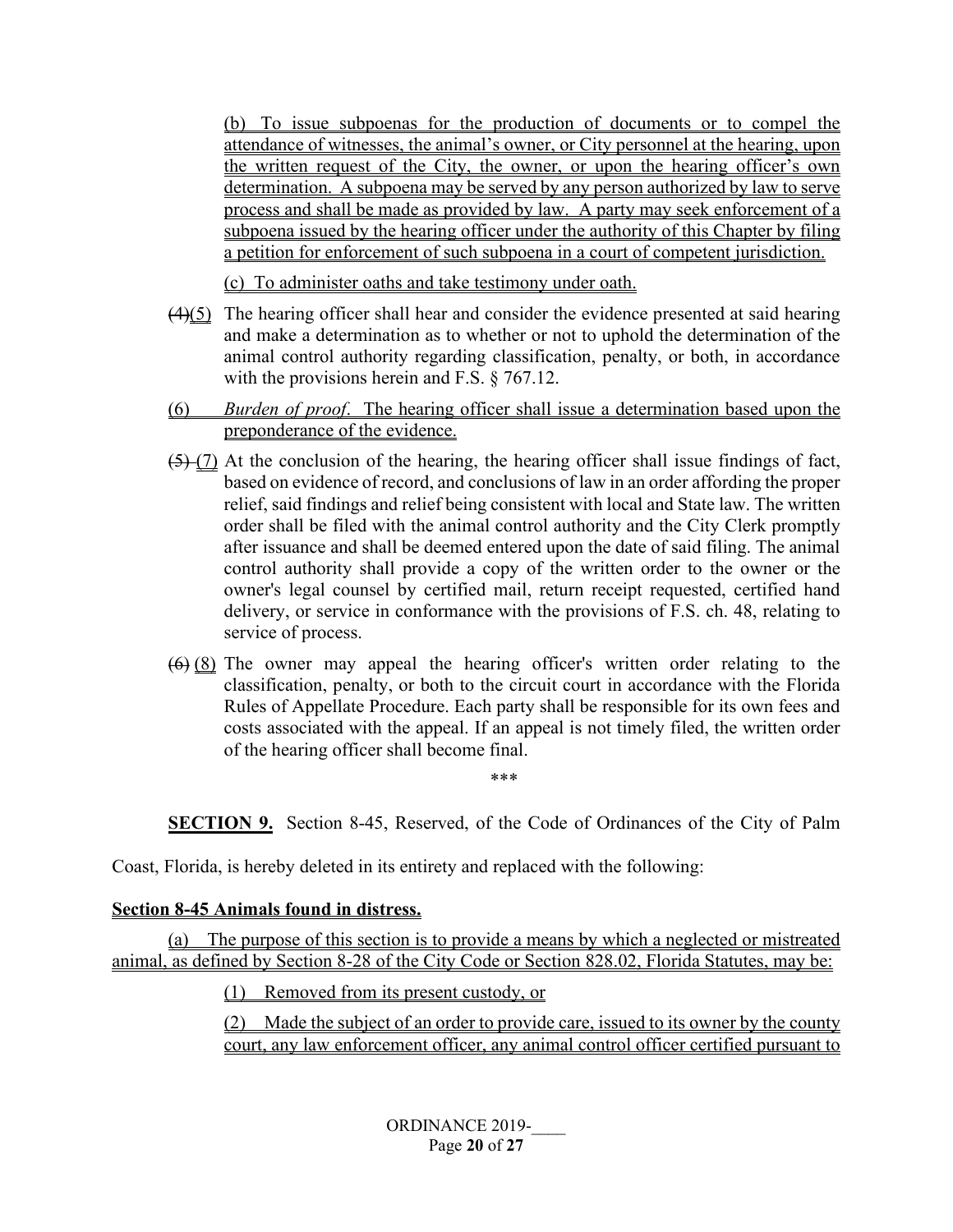F.S. § 828.27, or any agent of any county or of any society or association for the prevention of cruelty to animals appointed under F.S. § 828.03,

and protected and disposed of appropriately and humanely.

(b) Any law enforcement officer, any animal control officer certified pursuant to F.S. § 828.27, or any agent of any county or of any society or association for the prevention of cruelty to animals appointed under F.S. § 828.03 may:

> (1) Lawfully take custody of any animal found neglected or cruelly treated by removing the animal from its present location, or

> (2) Order the owner of any animal found neglected or cruelly treated to provide certain care to the animal at the owner's expense without removal of the animal from its present location,

and shall file a petition seeking relief under this section in the county court of the county in which the animal is found within 10 days after the animal is seized or an order to provide care is issued. The court shall schedule and commence a hearing on the petition within 30 days after the petition is filed to determine whether the owner, if known, is able to adequately provide for the animal and is fit to have custody of the animal. The hearing shall be concluded and the court order entered thereon within 60 days after the date the hearing is commenced. The timeframes set forth in this subsection are not jurisdictional. However, if a failure to meet such timeframes is attributable to the officer or agent, the owner is not required to pay the officer or agent for care of the animal during any period of delay caused by the officer or agent. A fee may not be charged for filing the petition. This subsection does not require court action for taking custody and properly disposing of stray or abandoned animals as lawfully performed by animal control agents.

(c) The law enforcement officer or the animal control officer certified pursuant to F.S. §828.27, or the agent of any county or of any society or association for the prevention of cruelty to animals taking custody of an animal pursuant to this section shall have written notice served, at least 3 days before the hearing scheduled under subsection (b), upon the owner of the animal, if he or she is known and is residing in the county where the animal was taken, in accordance with chapter 48 relating to service of process. The sheriff of the county may not charge a fee for service of such notice.

(d)

(1) The law enforcement officer, the animal control officer certified pursuant to F.S. § 828.27, or the agent of any county or of any society or association for the prevention of cruelty to animals taking custody of an animal pursuant to this section shall provide for the animal until either:

a. The owner is adjudged by the court to be able to adequately provide for, and have custody of, the animal, in which case the animal shall be returned to the owner upon payment by the owner for the care and provision for the animal while in the agent's or officer's custody; or

b. The animal is turned over to the officer or agent pursuant to paragraph (c) and humanely disposed of.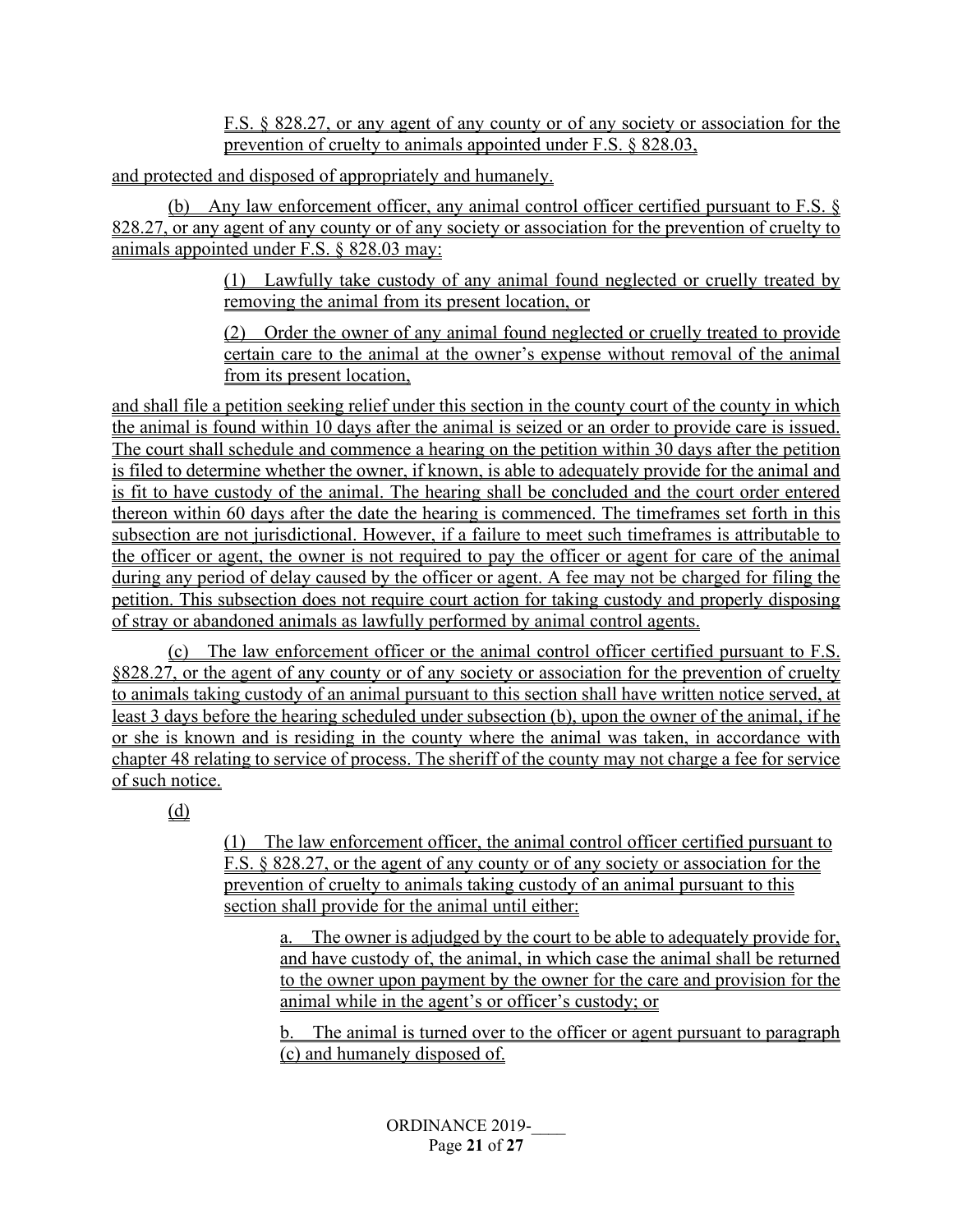(2) If the court determines that the owner is able to provide adequately for, and have custody of, the animal, the order shall provide that the animal in the possession of the officer or agent be claimed and removed by the owner within 7 days after the date of the order.

(3) Upon the court's judgment that the owner of the animal is unable or unfit to adequately provide for the animal:

a. The court may:

i. Order that the current owner have no further custody of the animal and that the animal be sold by the sheriff at public auction or remanded to the custody of the Society for the Prevention of Cruelty to Animals, the Humane Society, the county, the municipality with animal control officers certified pursuant to F.S.§828.27, or any agency or person the judge deems appropriate to be disposed of as the agency or person sees fit; or

ii. Order that the animal be destroyed or remanded directly to the custody of the Society for the Prevention of Cruelty to Animals, the Humane Society, the county, the municipality with animal control officers certified pursuant to s. [828.27,](http://www.leg.state.fl.us/statutes/index.cfm?App_mode=Display_Statute&Search_String=&URL=0800-0899/0828/Sections/0828.27.html) or any agency or person the judge deems appropriate to be disposed of as the agency or person sees fit.

b. The court, upon proof of costs incurred by the officer or agent, may require that the owner pay for the care of the animal while in the custody of the officer or agent. A separate hearing may be held.

c. The court may order that other animals that are in the custody of the owner and that were not seized by the officer or agent be turned over to the officer or agent if the court determines that the owner is unable or unfit to adequately provide for the animals. The court may enjoin the owner's further possession or custody of other animals.

(e) In determining the person's fitness to have custody of an animal, the court may consider, among other matters:

> (1) Testimony from the agent or officer who seized the animal and other witnesses as to the condition of the animal when seized and as to the conditions under which the animal was kept.

(2) Testimony and evidence as to the veterinary care provided to the animal.

(3) Testimony and evidence as to the type and amount of care provided to the animal.

(4) Expert testimony as to the community standards for proper and reasonable care of the same type of animal.

(5) Testimony from any witnesses as to prior treatment or condition of this or other animals in the same custody.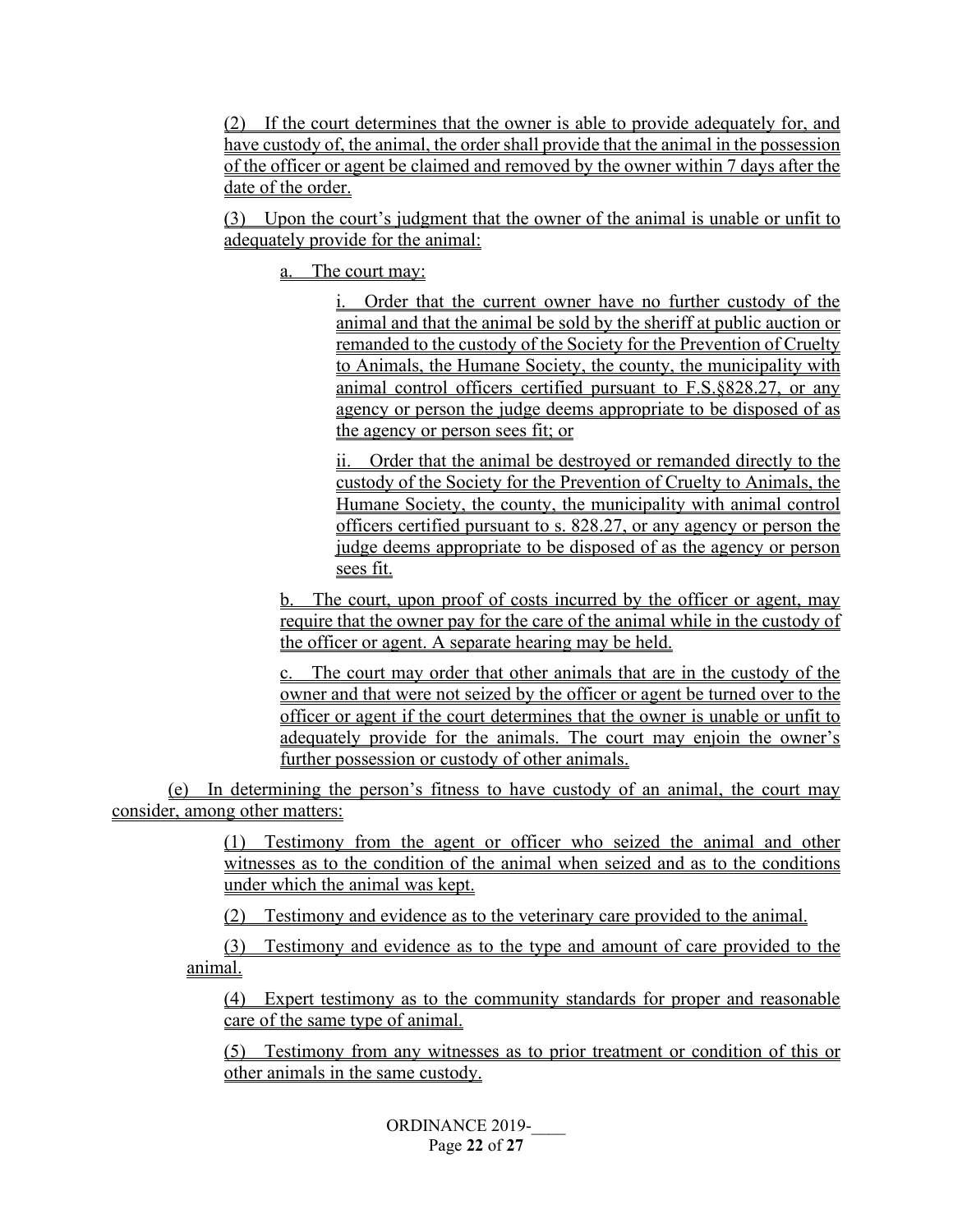(6) The owner's past record of judgments pursuant to this chapter.

(7) Convictions pursuant to applicable statutes prohibiting cruelty to animals.

(8) Other evidence the court considers to be material or relevant.

(f) If the evidence indicates a lack of proper and reasonable care of the animal, the burden is on the owner to demonstrate by clear and convincing evidence that he or she is able and fit to have custody of and adequately provide for the animal.

(g) In any case in which an animal is offered for auction under this section, the proceeds shall be:

(1) Applied, first, to the cost of the sale.

(2) Applied, secondly, to the care of and provision for the animal by the law enforcement officer, the animal control officer certified pursuant to F.S. § 828.27 or the agent of any county or of any society or association for the prevention of cruelty to animals taking custody.

(3) Applied, thirdly, to the payment of the owner for the sale of the animal.

(4) Paid over to the court if the owner is not known.

(h) An individual found to be in violation of this section shall be subject to all enforcement regulations as contained in this chapter and all penalties as set forth in F.S. Ch. 828, and all amendments thereto.

**SECTION 10.** Section 8-52 of the Code of Ordinances of the City of Palm Coast, Florida,

is hereby amended as follows:

### **Sec. 8-52. - Impoundment, quarantine, reporting, etc., when suspected of having rabies.**

\*\*\*

(d) All provisions from the "Rabies Prevention and Control in Florida," published by the Florida Department of Health's Division of Disease Control and Health Protection in 2014, or, as subsequently amended or published, may be enforced by the City. To the extent that any such provisions may conflict with the City Code, the City Code shall prevail.

(e) *Reporting of animals infected with rabies.* It shall be the duty of both the owner of, and of any person knowing of, an animal infected with or showing suspicious symptoms of rabies or any unusual behavior, to report the same immediately to the Flagler County Health Department or the animal control officer.

(f) *Reporting of person or animal bitten or scratched.* It shall be the duty of any person, parent, or guardian in the case of a minor, bitten or scratched by any animal, to report the fact of such bite or scratch immediately to the Flagler County Health Department. Any person knowing of or treating any animal bitten by another animal shall report the facts immediately to the Flagler County Health Department.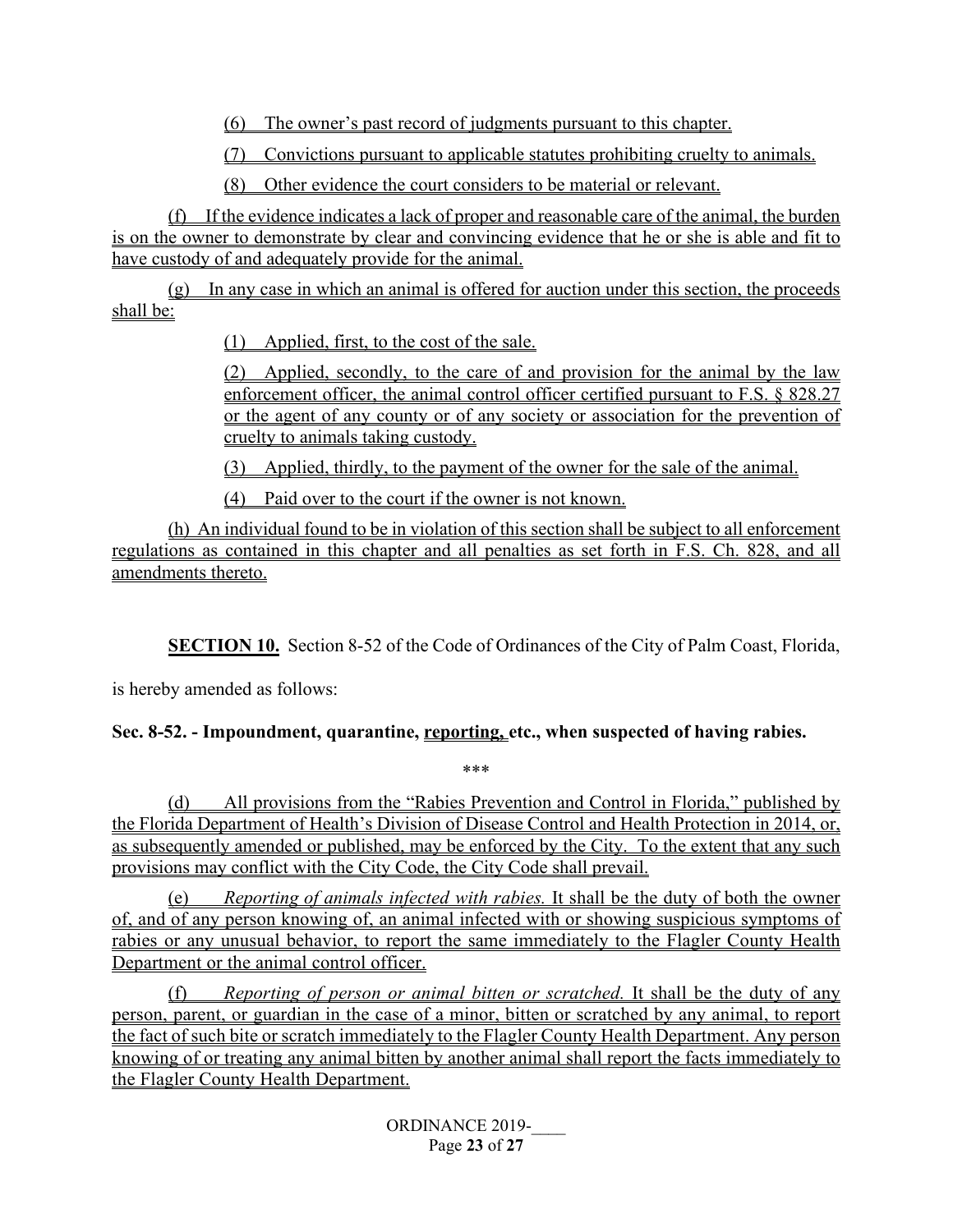(g) *Duties of animal control officers relating to rabies.* Animal control officer shall comply with the following provisions in relation to animal bites potentially involving rabies.

> (1) Whenever an animal has bitten or scratched a person or animal or is suspected of having or showing suspicious symptoms of rabies or other infectious or contagious disease, the animal control officer shall investigate and/or capture such animal, alive, if possible, and quarantine it under observation for a period of at least ten (10) days from the date of bite or scratch.

> (2) The quarantine shall be in the holding facility designated by the City or, at the owner's request and with approval of the Flagler County Health Department or animal control officer, in a licensed veterinary hospital, or the premises of the owner. Any quarantined animal found or reported at large during the quarantine period shall be picked up by the animal control officer and taken to an approved holding facility for the duration of the quarantine period. Quarantined animals shall be released only upon approval of the Flagler County Health Department, animal control officer, or duly appointed officer. The owner shall bear the cost of care, feeding and maintenance of a quarantined animal. Any animal that is released from quarantine and is not current on rabies vaccinations or City animal license will be required to be vaccinated and licensed with the City within five (5) days of release date, and reported to the animal control officer. All quarantine costs must be paid by the owner prior to release of the animal.

> If a quarantined animal dies or is put down, the Flagler County Health Department and the owner shall be notified and, if the animal died during the quarantine, the head of the animal shall be forwarded to one of the department of health and rehabilitative services virology laboratories for pathological examination.

> (4) In the event a rabies quarantine is declared by the Flagler County Health Department, the following requirements shall be enforced in the area of quarantine:

a. All animals, vaccinated as well as unvaccinated, must be confined to the owner's premises and will be permitted away from same only when under proper restraint by leash held by a responsible custodian. Confinement to owner's premises may be inside home, cage or run in a humane manner, suitable for animals to stand up and turn around comfortably.

b. All animals found at large during a quarantine period shall be impounded. Animals may be released to their owners or agents upon payment of impounding fees. No animal will be released from the holding facility except to owners or agents. Unvaccinated animals which have been impounded cannot be released to owner or agent until vaccinated or until arrangements have been made to vaccinate with a licensed veterinarian. Any animal subject to quarantine shall not be vaccinated before the quarantine period has expired. There will be no animal adoptions during a quarantine period.

> ORDINANCE 2019-Page **24** of **27**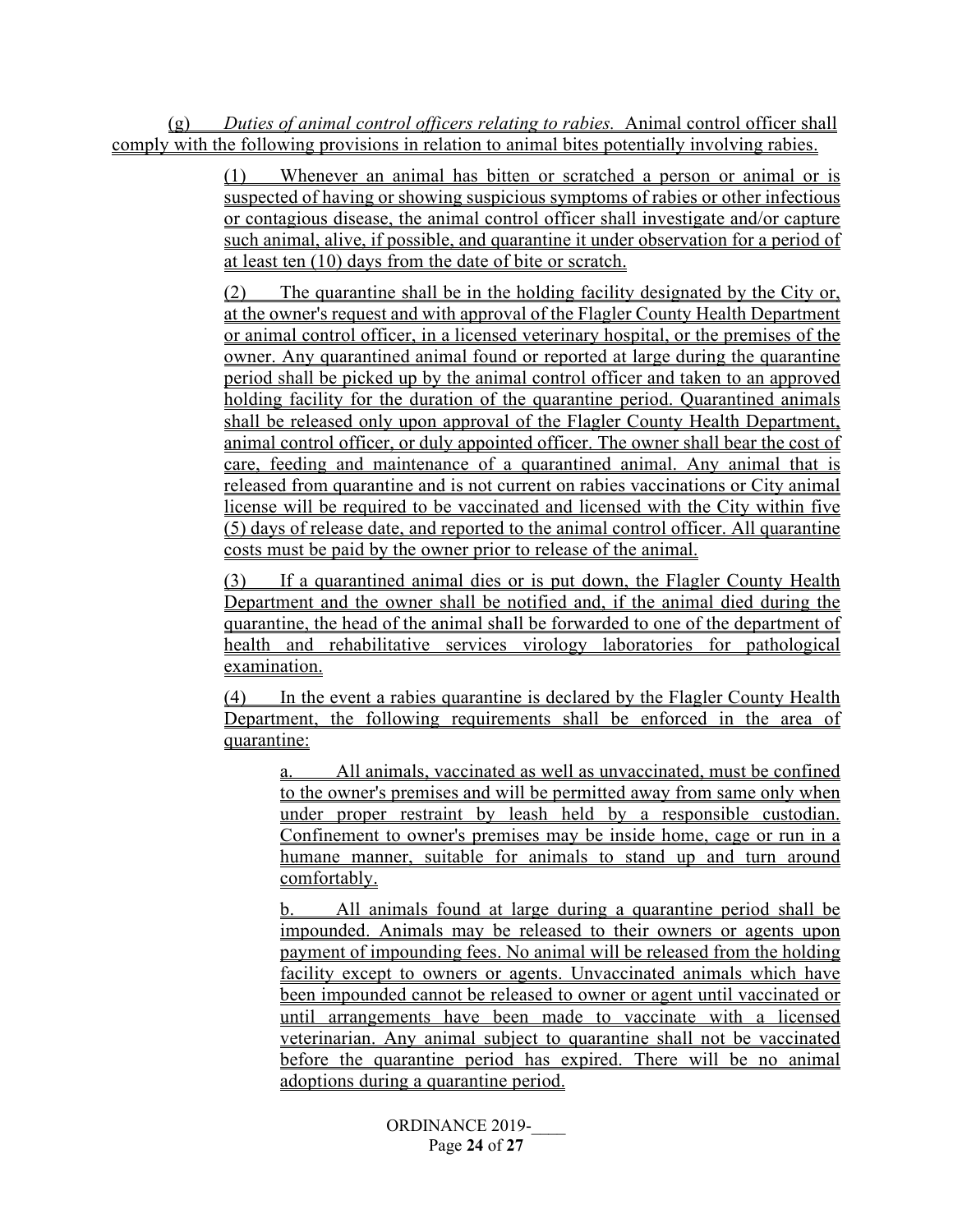c. In declaring quarantine, the Flagler County Health Department may designate a "Rabies Watch" or "Rabies Alert," depending upon the severity of the situation, and shall issue news releases to that effect.

(5) *Exception.* The owner of any dog or cat vaccinated with an approved antirabies vaccine within the preceding twelve (12) months may have such dog or cat quarantined and confined in a place other than the places specified in subsection sec. 8-52 (g)(2) above. However, if at any time during the quarantine it is determined by the Flagler County Health Department or the animal control officer that the quarantine is not properly maintained in order to insure isolation of the animal, the right of this exception shall become inapplicable and the animal control/services officer or duly appointed officer at the owner's expense, shall impound the animal.

(6) If in the event a dog or cat does not possess a current rabies vaccination from a licensed veterinarian, then owner of said animal shall be given written notice by the animal control/services officer to obtain said vaccination within a period not to exceed five (5) calendar days, as enforced by the animal control/services officer.

The animal control/services officer shall consult with the Flagler County Health Department and shall receive advice on all matters related to the protection of the public from rabies.

(8) Surrender of animal for quarantine or destruction. Animals for quarantine or destruction shall be surrendered upon demand of the animal control/services officer, Flagler County Health Department, code enforcement officer, or any law enforcement officer.

**SECTION 11.** Section 8-57 of the Code of Ordinances of the City of Palm Coast, Florida,

is hereby amended as follows:

#### **Sec. 8-57. - Methods of enforcement; procedures; investigations.**

\*\*\*

(5) Issue a civil citation to the person who is in violation of this article. The civil penalty shall not exceed \$500.00. Such citation may be contested to the City's Hearing Officer.

The citation shall contain:

- $\frac{1}{2}$ . The date and time of issuance.
- $\frac{\partial}{\partial t}$ . The name and address of the person.
- c. The date and time the civil infraction was committed.

ORDINANCE 2019-Page **25** of **27**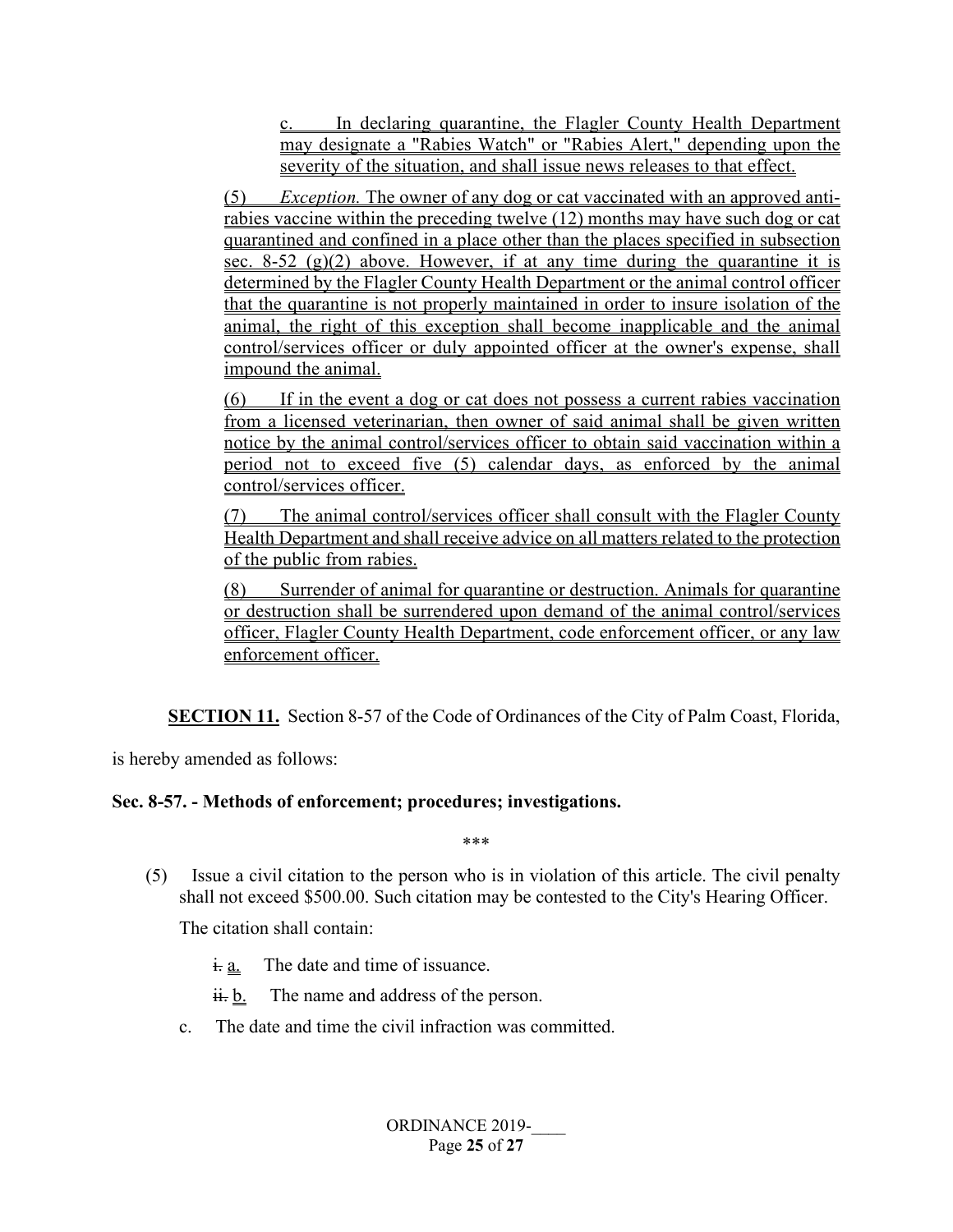**SECTION 12. SEVERABILITY.** It is hereby declared to be the intention of the City Council that the sections, paragraphs, sentences, clauses and phrases of this Code are severable, and if any phrase, clause, sentence, paragraph or section of this Code shall be declared unconstitutional by the valid judgment or decree of a court of competent jurisdiction, such unconstitutionality shall not affect any of the remaining phrases, clauses, sentences, paragraphs and sections of this Code.

**SECTION 13. CODIFICATION**. It is the intention of the City Council of the City of Palm Coast, Florida, and it is hereby ordained that the provisions of this Ordinance shall become and be made a part of the Code of Ordinances of the City of Palm Coast, Florida; that the Sections of this Ordinance may be renumbered or re-lettered to accomplish such intention; that the word, "Ordinance" may be changed to "Section," "Article," or other appropriate word.

**SECTION 14. CONFLICTS.** All ordinances or parts of ordinances in conflict with this Ordinance are hereby repealed.

**SECTION 15. EFFECTIVE DATE.** This Ordinance shall become effective immediately upon its passage and adoption.

Approved on first reading this \_\_\_\_\_\_\_ day of \_\_\_\_\_\_\_\_\_ 2019.

Adopted on the second reading after due public notice and hearing this day of

\_\_\_\_\_\_\_\_\_\_ 2019.

#### **CITY OF PALM COAST, FLORIDA**

ATTEST: MILISSA HOLLAND, MAYOR

ORDINANCE 2019-Page **26** of **27**